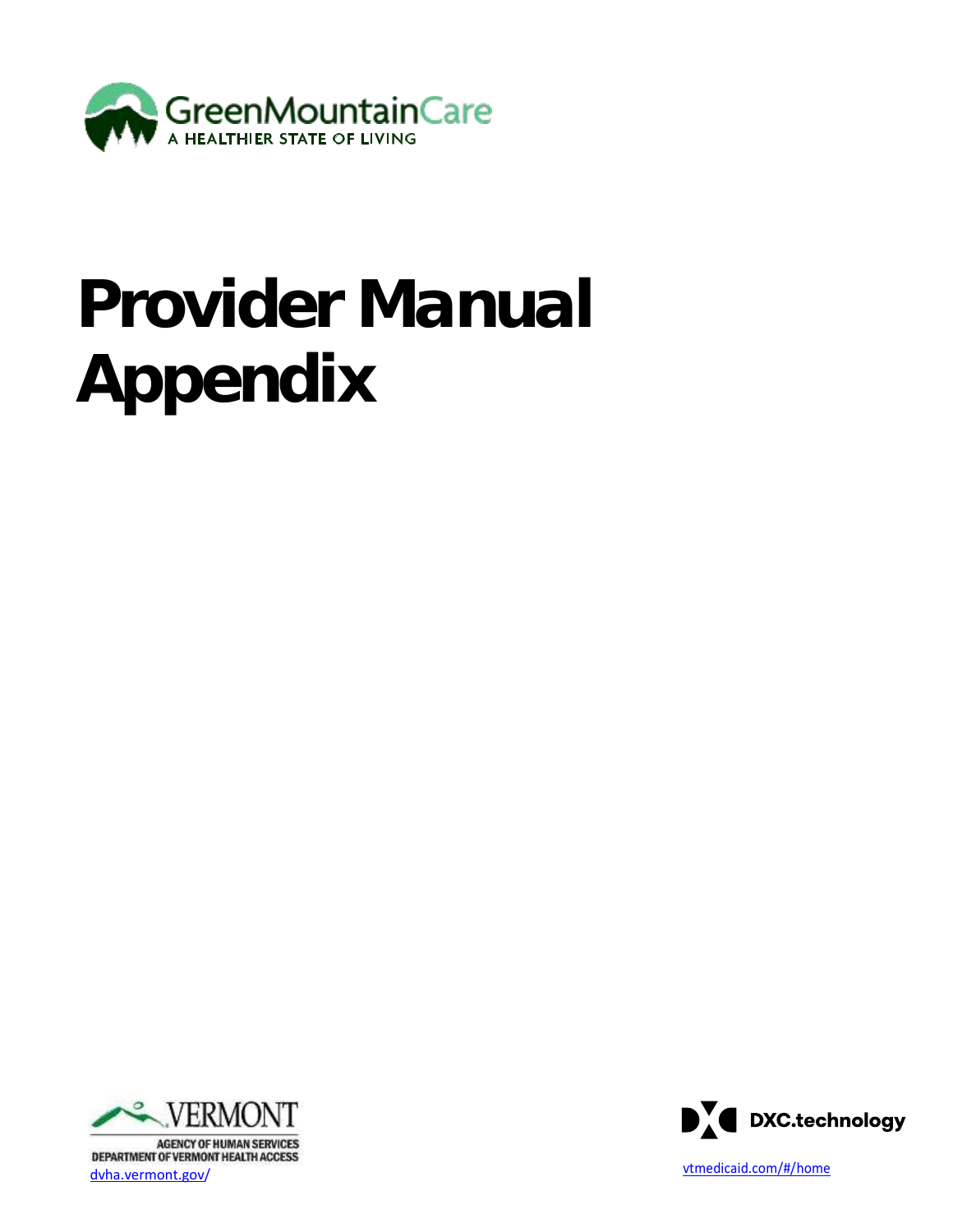### Contents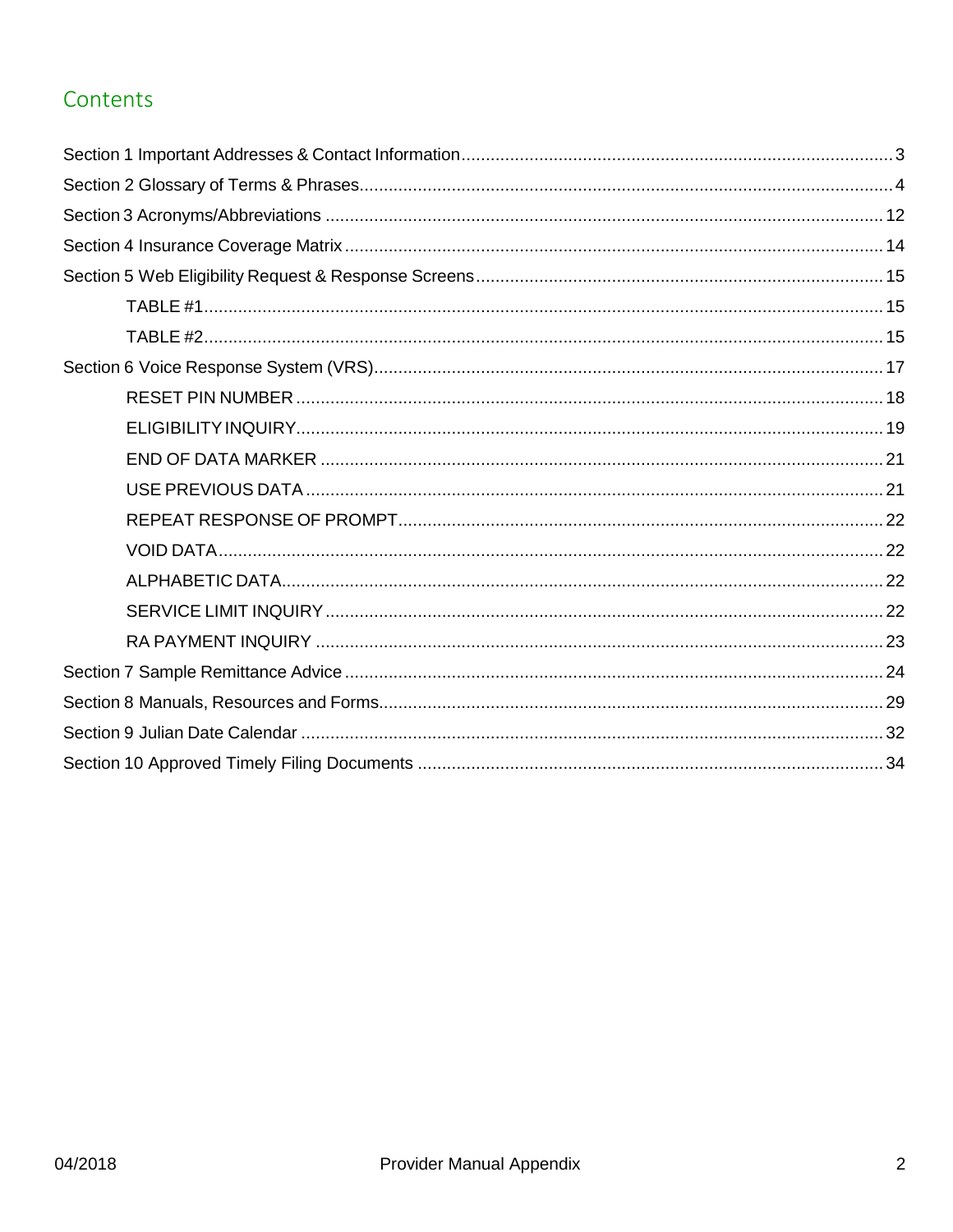### <span id="page-2-0"></span>Section 1 Important Addresses & Contact Information

Administration of Vermont's public health insurance system

#### **Department of Vermont Health Access (DVHA)**

Fax: (802) 879-5651 Fax: (802) 878-3440

#### **Dept. of Disabilities, Aging &**

**Independent Living (DAIL)** 289 Hurricane Lane **PO** Box 70 Williston, VT 05495 Burlington, Vermont 05402 Tel: (802) 871-3350 Tel: (802) 241-2604 Fax: (802) 871-3281 Fax: (802) 241-3052

#### **DXC Technology (DXC) Fiscal Agent**

280 State Drive 312 Hurricane Lane, Suite 101 Waterbury, VT 05671 Williston, Vermont 05495 Tel: (802) 879-5900 Tel: (802) 878-7871 or (800) 925-1706 <http://dvha.vermont.gov/> [http://www.vtmedicaid.com/#](http://www.vtmedicaid.com/)/home

**Office of Oral Health - Department of Health** <http://www.dail.vermont.gov/> [http://healthvermont.gov/family/dental/se](http://healthvermont.gov/family/dental/services.aspx) [rvices.aspx](http://healthvermont.gov/family/dental/services.aspx)

#### **Office of the Healthcare Advocate**

264 North Winooski Avenue P.O. Box 1367 Burlington, Vermont 05402 Tel: (800) 917-7787

#### **Member Eligibility & Other Information**

Economic Services Division (ESD) Benefits Service Call Center, *Department for Children and Families*

Tel: (800) 479-6151 Providers can stay on line after the message for service [http://dcf.vermont.gov/esd/contact\\_us](http://dcf.vermont.gov/esd/contact_us)

District Offices (locations below) Tel: (800) 479-6151

Online at **mybenefits.vt.gov**, the official State of Vermont website for public benefits such as state health insurance programs [http://dcf.vermont.gov/mybenefits.](http://dcf.vermont.gov/mybenefits)

Green Mountain Care Member Services Unit, *Maximus* Tel: (800) 250-8427, TTY: (888) 834-7898, Fax: (802) 651-1528 101 Cherry Street, Suite 320, Burlington, VT 05401-9823

Benefits Service Center & District Offices: Telephone (800) 479-6151

#### **District Office Locations**

General information is available at [http://dcf.vermont.gov/esd/contact\\_us](http://dcf.vermont.gov/esd/contact_us)

To find a district office location by town, go to [http://dcf.vermont.gov/esd/contact\\_us/towns](http://dcf.vermont.gov/esd/contact_us/towns)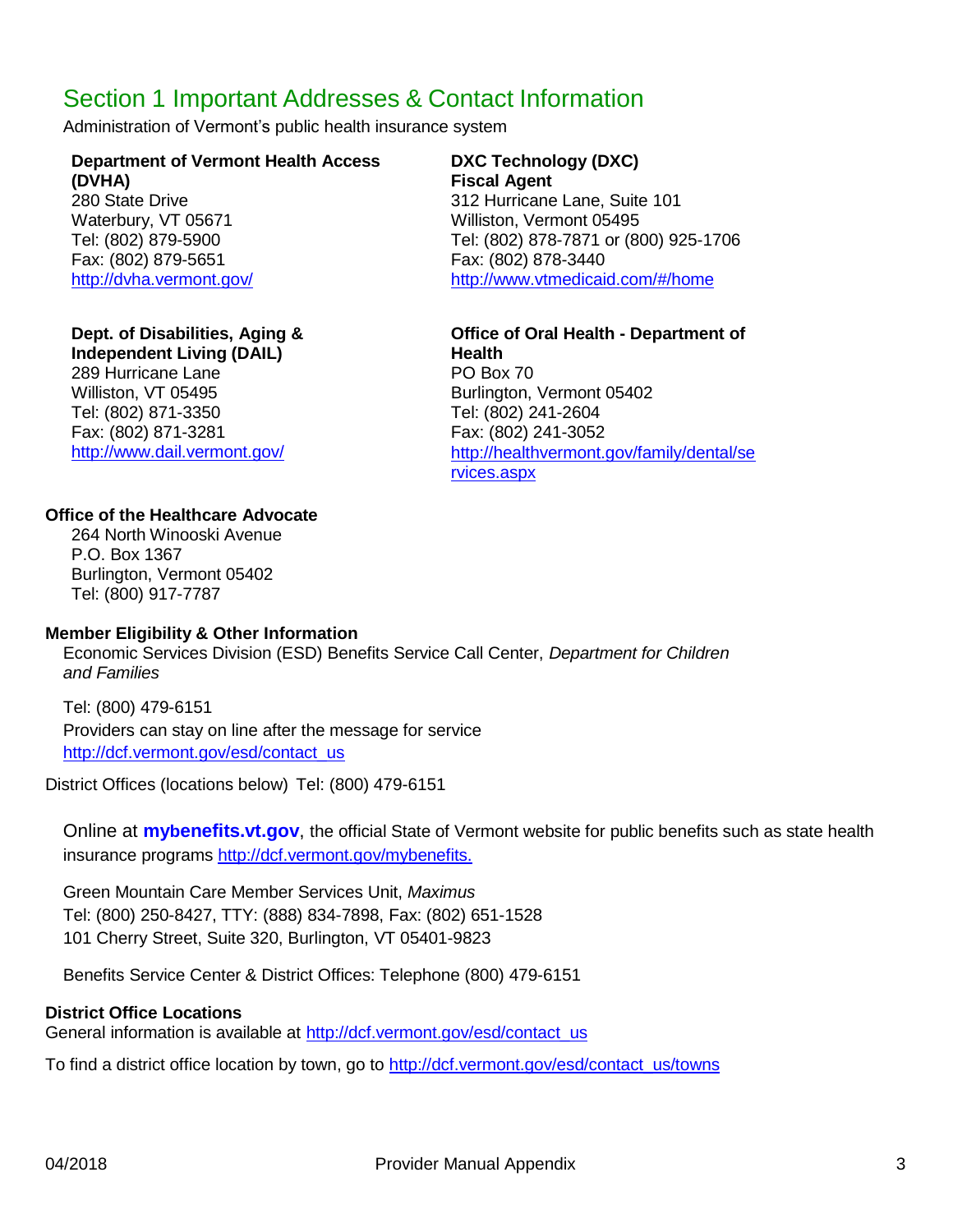# <span id="page-3-0"></span>Section 2 Glossary of Terms & Phrases

#### *Actual Charge*

The dollar amount charged for each medical service or item to patients before discounts, contractual allowances or similar reductions.

#### *Administrative Agent*

An organization that processes and pays provider claims on behalf of the department.

#### *Advance Directives Law*

An advance directive is a legal document that allows individuals to give instructions for a broad range of health care decisions and appoint an agent to make those decisions if they become unable or unwilling to do so. It may also be known as a Living Will or Durable Power of Attorney for Health Care. Federal law requires hospitals, nursing facilities, home health agencies, hospices and prepaid health care organizations to provide patients with information regarding advance directives. Vermont Advance Directive Registry (VADR) is a secure database service that stores a scanned copy of an advance directive electronically so that it can be found immediately by any hospital or doctor in an emergency. Information on advance directives is available from the Vermont Ethics Networks at <http://www.vtethicsnetwork.org/decisions.html> or the Health Department at 1-800-548-9455 or <http://healthvermont.gov/vadr/index.aspx#what>

#### *Agent*

Any person who has been delegated the authority to obligate or act on behalf of the provider.

#### *AIDS Medication Assistance Program*

A specific program designed to assist HIV positive individuals with AIDS pharmaceutical costs. [http://healthvermont.gov/prevent/aids/aids\\_index.aspx](http://healthvermont.gov/prevent/aids/aids_index.aspx)

#### *Affiliate(s)*

Person(s) having an overt or covert relationship such that any one of them directly or indirectly controls or has the power to control another.

#### *Assignment*

The term used where a member assigns right to compensation to a provider. Providers must accept as payment in full the program's payment and may not "balance bill" or charge the member any additional amount, other than nominal cost-sharing amounts the benefit program may impose for certain services.

#### *Audit*

A computer-based or manual comparison of each claim to the member's claims history.

#### *Center for Medicare and Medicaid Services (CMS)*

The agency in the Department of Health and Human Services responsible for administering the Medicaid, State Children's Health Insurance, and Medicare programs at the federal level program. Formerly known as HCFA.

#### *Children's Health Insurance Program (CHIP)*

Enacted in the 1997 Balanced Budget Act of Title XXI of the Social Security Act, CHIP is a federal-state matching program of health care coverage for uninsured low-income children.

#### *Closed-End Medicaid Provider Agreement*

An agreement that is for a specified period of time not to exceed twelve months.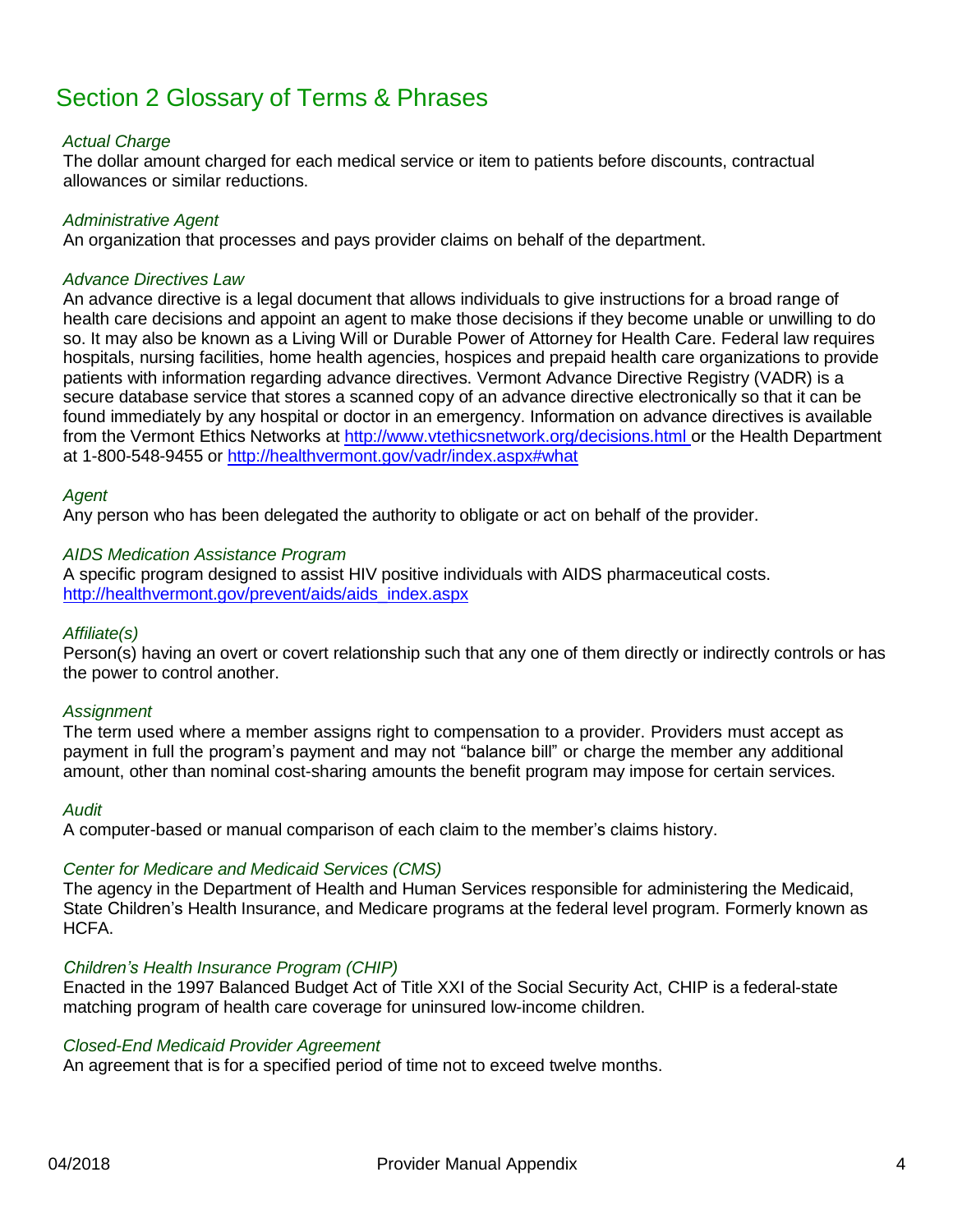#### *Co-Payment*

A fixed dollar amount paid by a Medicaid member at the time of receiving a covered service from an enrolled provider. This nominal cost-sharing is for certain programs, groups of beneficiaries and services.

#### *Crossover Claim*

A claim created by Medicare and sent to Medicaid for payment of deductible and co-payment amounts. This occurs when the Medicare member is also covered by Vermont Medicaid or is a Qualified Medicare Member (QMB) and the Medicare claim so indicates.

#### *Current Procedural Terminology (CPT) Guide*

The CPT Guide, developed by the American Medical Association, is a listing of descriptive terms and identifying codes for reporting medical services and procedures performed by physicians and other providers. The manual is designed to provide a uniform language that accurately describes surgical, medical, and diagnostic services to provide an effective means for reliable nationwide communication.

#### *Deferment of Payments*

The withholding of payments due a provider pending resolution of a specified problem. It may be taken or continued as a sanction or imposed as an administrative precaution upon discovery of a provider discrepancy.

#### *Department For Children And Families (DCF)*

The Department for Children and Families; formerly the Department of Prevention, Assistance, Transition and Health Access, and before that, the Department of Social Welfare.

#### *Department Of Vermont Health Access (DVHA)*

The department is responsible for administration of the Vermont public health insurance system.

#### *Detail Number*

Each line on a claim is numbered and is called the detail number. Most claims are processed and paid at the detail level, which means that a problem with one line will not stop processing or payment on the other lines.

#### *Diagnosis Codes*

Diagnosis codes come from Volume 1 of the ICD-9-CM Manual. This manual lists the three, four or five digit code used to indicate the member's diagnosis. Enter the complete code. Any variation to the actual codes, such as leading or trailing zeroes, may delay payment.

#### *Disclosing Entity*

A Medicaid provider (other than an individual practitioner or group of practitioners) (i.e. the health plan) or a fiscal agent.

#### *Disproportionate Share Hospital (DSH) Payments*

Payments made by a state's Medicaid program to hospitals that state the state designates as serving a "disproportionate share" of low-income or uninsured patients.

#### *Dual Eligible Beneficiary*

A member may be entitled to Medicare and eligible for some form of Medicaid benefit. There are various categories: Qualified Medicare Beneficiaries (QMBs), Specified Low-Income Medicare Beneficiaries (SLMBs) and Qualifying Individuals (QI-1s). Please see Section 2.4 Medicare Savings Program (MSP) of the Provider Manual for additional information.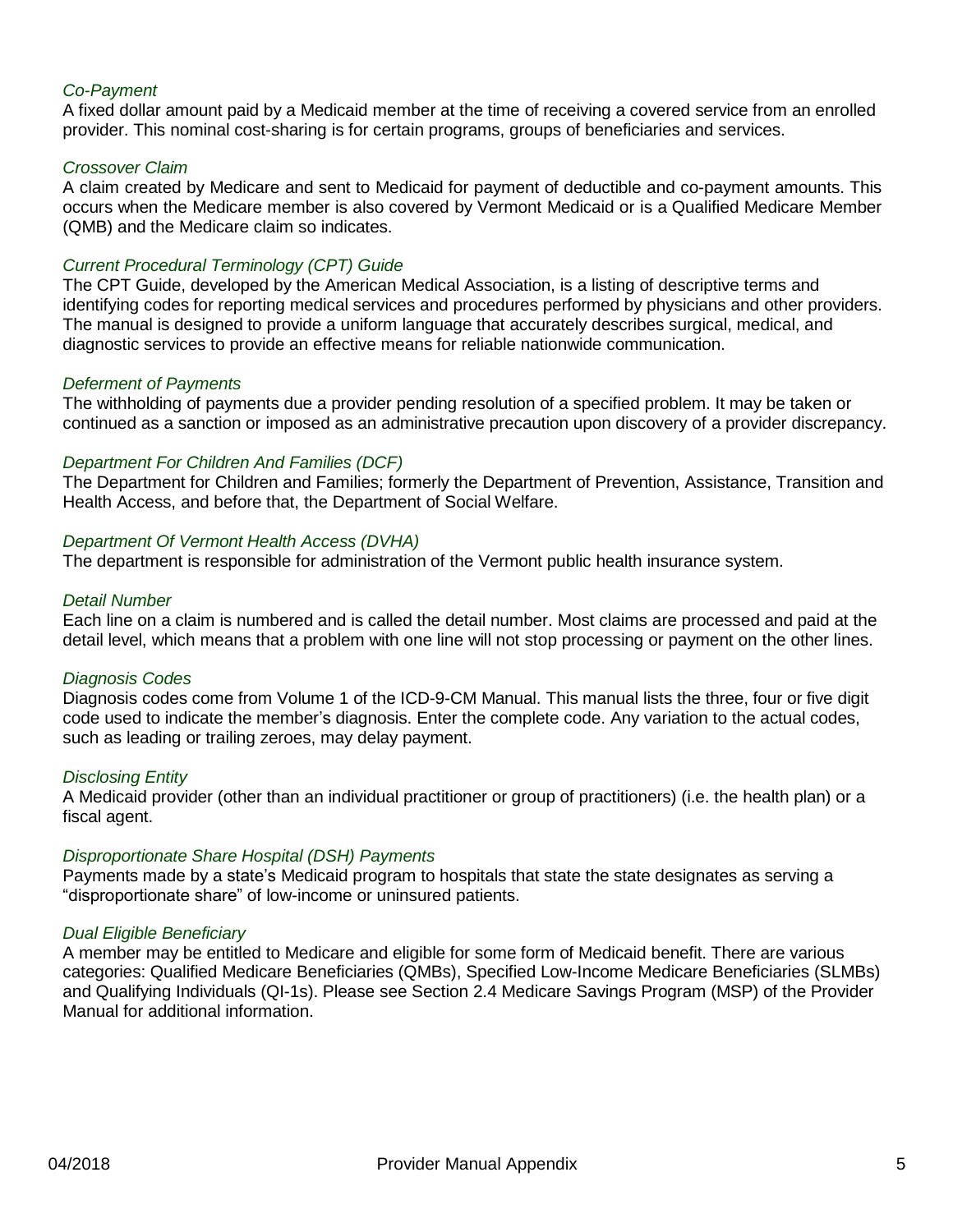#### *Early And Periodic Screening, Diagnosis And Treatment (EPSDT) Services*

One of the services that states are required to include in their basic benefits package for all Medicaid eligible children under age 21. EPSDT is a federally mandated program that in is administered by the Department of Health. EPSDT services include periodic screenings to identify physical and mental conditions, vision, hearing, dental problems and follow-up diagnostic and treatment services.

#### *Edit*

An edit is a computer system inspection of claim data for validity, accuracy and the relationship of information within the claim.

#### *Electronic Claims Submission (ECS)*

ECS is a paperless method of submitting claims to DXC for processing.

#### *Electronic Funds Transfer (EFT)*

EFT is a paperless method of paying providers where payments are deposited directly into their bank accounts. This payment method is mandatory for all providers.

#### *Eligibility*

Every member must first be found to be eligible for benefits. These determinations are made by eligibility specialists at the Health Access Eligibility Unit (HAEU).

#### *Eligibility Verification System (EVS)*

The EVS refers to the automated systems that inform enrolled providers about member eligibility. Eligibility is to be confirmed by the provider prior to providing services using either the DXC Voice Response System (VRS) or the website [\(www.vtmedicaid.com/](http://www.vtmedicaid.com/)#/) under Transactions and choose the appropriate Login.

#### *Exclusion from Participation*

Termination of a provider's participation in the Vermont Medicaid Program, with the probability that it is permanent.

#### *Explanation of Medicare Benefits (EoMB)*

An EOMB is a notice issued by Medicare to the member that explains in detail the payment or non-payment of a specific claim submitted on behalf of the member to Medicare.

#### *Family Planning Services*

Any item or course of treatment furnished to a member of childbearing age for purposes of enabling the individual to freely determine the number and spacing of children.

#### *Federal Financial Participation (FFP)*

The term for federal Medicaid matching funds paid to states for allowable expenditures for Medicaid services or administrative costs. States received FFP for expenditures for services at different rates, or Federal Medical Assistance Percentage (FMAP), depending on per capita incomes.

#### *Fee-For-Service (FFS)*

A traditional method of payment for medical services in which providers are paid for each service provided.

#### *Fiscal Agent (FA)*

A contractor that processes and reimburses for claims on behalf of the State of Vermont; A contractor that processes and pays vendor claims on behalf of the Medicaid Agency.

#### *Federally Qualified Health Center (FQHC)*

States are required to include services provide by FQHC's in their basic Medicaid benefits package. FQHC services are primary care and other ambulatory care services provided by community health centers.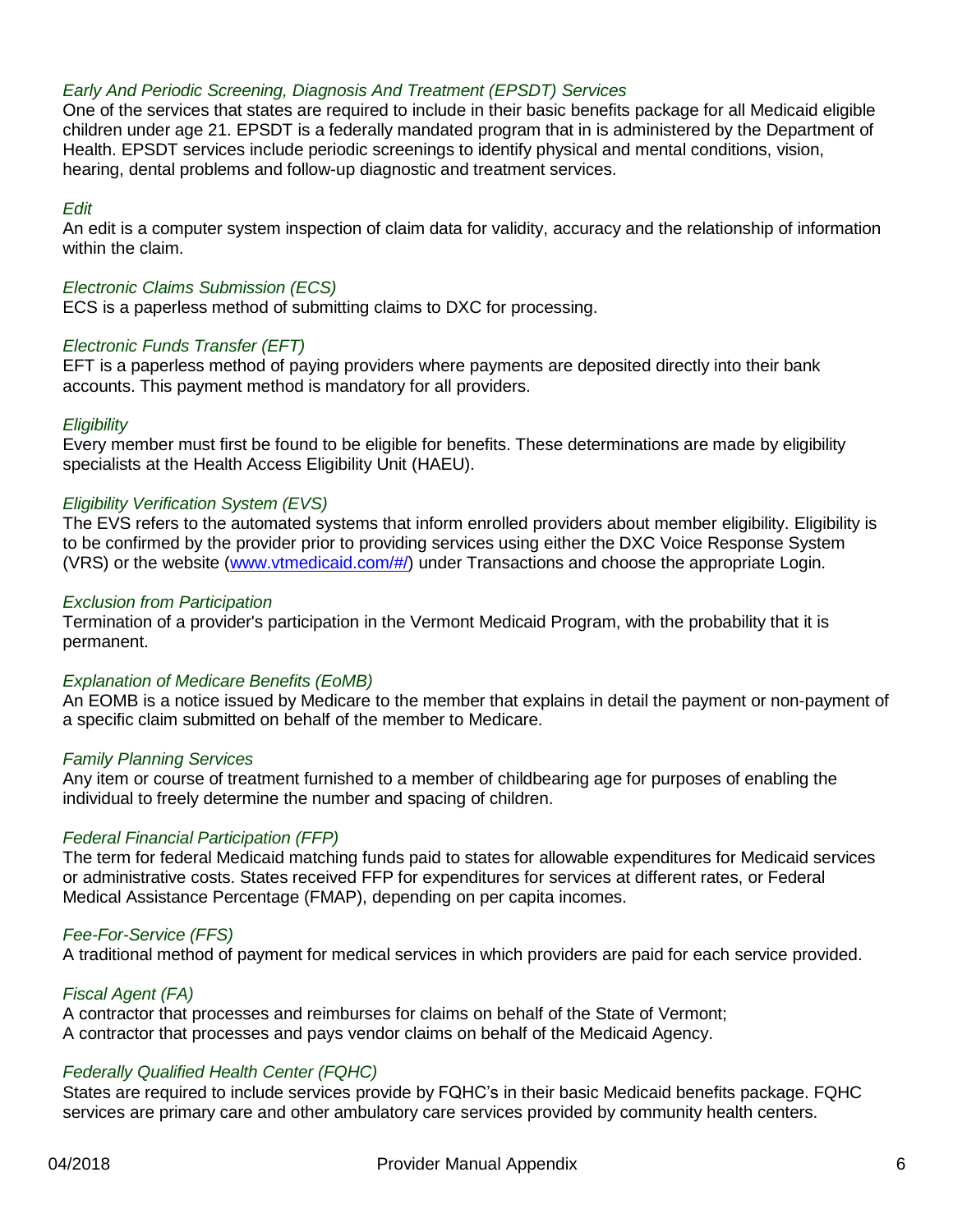#### *Green Mountain Care*

The umbrella brand for the State of Vermont family of health insurance programs, Green Mountain Care includes plans such as, Vermont Health Access Plan (VHAP), Dr. Dynasaur, Medicaid, a number of pharmacy assistance and premium assistance programs.

#### *GMC Member Card*

Each member receives a **Green Mountain Care** member identification card with their unique ID. Beneficiaries generally receive the card two to three weeks after being determined eligible; however, the notice of eligibility will confirm status initially.

#### *Health Access Eligibility Unit (HAEU)*

A unit within the Department for Children and Families responsible for processing eligibility applications for health care insurance coverage.

#### *Health Insurance Portability And Accountability Act (HIPAA)*

Federal law requires each state's Medicaid management information system (MMIS) and medical providers to use transaction standards when electronically exchanging health information of health plan beneficiaries.

#### *Healthcare Common Procedure Coding System (HCPCS)*

A comprehensive coding system adopted by the Centers for Medicare and Medicaid Services to provide a common system for referencing health care procedures performed under the Medicare and Medicaid programs. It incorporates both Current Procedural Terminology (CPT) and Current Dental Terminology (CDT) codes.

#### *Hospice*

A program that provides palliative and supportive care for terminally ill patients and their families.

#### *Identification Number*

A unique number assigned to each Vermont Medicaid Member that may be referred to as the UID or MID. The number appears on the member's **Green Mountain Care** Card.

#### *Indirect Ownership Interest*

An ownership interest in an entity that has an ownership interest in the disclosing entity or in an entity that has an indirect ownership interest in the disclosing entity.

#### *Individual Consideration (IC)*

The code used to indicate that the reimbursement amount will be calculated on a case-by-case basis.

#### *Internal Control Number (ICN)*

A unique fifteen-digit number assigned to each claim by the claims processing system for identification and tracking purposes.

#### *International Classification of Diseases-Clinical Modification (ICD-9-CM)*

A classification and coding structure of diseases that is used by health care providers to code diagnoses for billing purposes. Providers should use the current edition. ICD-10 will be effective as of 10/1/14. For more information on ICD-10 visit [http://dvha.vermont.gov/for-providers/icd-10.](http://dvha.vermont.gov/for-providers/icd-10)

#### *Julian Date*

A chronological date of the year, 001 through 365 (or 366), beginning with a four-digit year designation, (e.g. 2012121= May 1, 2012).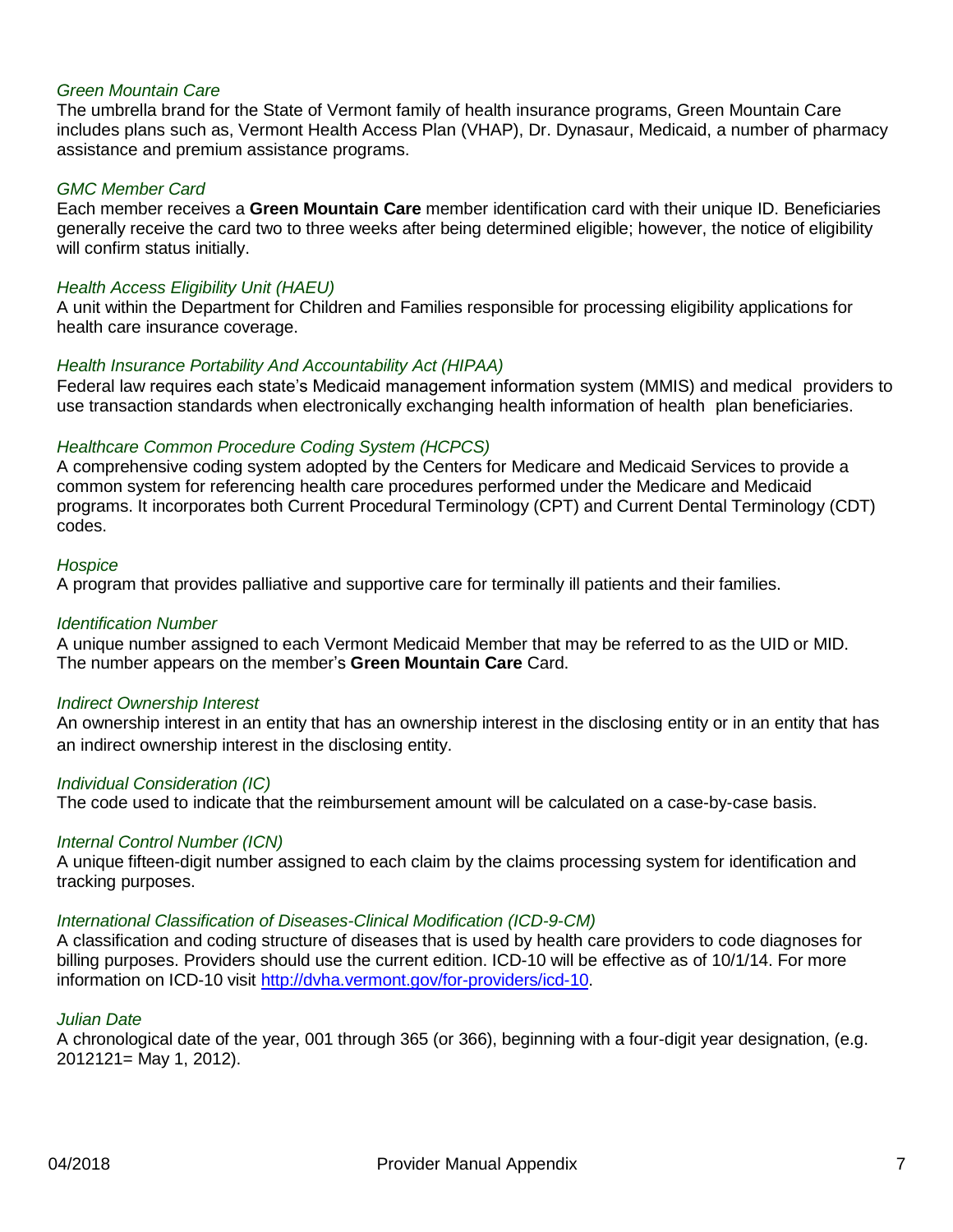#### *Lock-In*

An action that restricts a member's choice of medical provider for a reasonable time because of over-utilization of certain services. Lock-in is also used to designate the member's primary care physician when one is required. The locked in provider can be identified by using the automated eligibility verification systems: the DXC Voice Response System (VRS), 802-878-7871, option 1; or the online at Transactions and choose the appropriate Login at [http://www.vtmedicaid.com/#/.](http://www.vtmedicaid.com/%23/)

#### *Managed Care Entity*

The federal term for a managed care plan participating in Medicaid.

#### *Managing Employee*

A general manager, business manager, administrator, director or other individual who exercises operational or managerial control over or who directly or indirectly conducts the day-to-day operation of an institution, organization or agency.

#### *Member*

An individual who is eligible for and enrolled in the state health benefit program managed by the Department of Vermont Health Access. A member is a member **of Green Mountain Care**.

#### *Member Services Unit*

The DVHA has a dedicated unit that is prepared to respond to member inquiries regarding eligibility and coverage for all of the health care benefit programs. The **Green Mountain Care** Member Services Unit can be reached at (800) 250-8427.

#### *Medicaid Management Information System (MMIS)*

A state's computer system for tracking Medicaid enrollment, claims processing and payment information.

#### *Notice Of Decision (NOD)*

A written notification used to inform beneficiaries and providers of its decisions, such as eligibility or prior authorization requests.

#### *National Provider Identifier (NPI)*

The 10-digit National Provider Identifier.

#### *Offsetting of Payments*

A reduction or other adjustment of the amounts paid to a provider on deferred, pending, or future bills for purposes of recovering over-payments previously made to the provider.

#### *Other Disclosing Entity*

Any other Medicaid disclosing entity and any entity that does not participate in Medicaid, but is required to disclose certain ownership and control information because of participation in any of the programs established under title V, XVIII or XX of the Act. This includes: (a) any hospital, skilled nursing facility, home health agency, independent clinical laboratory, renal disease facility, rural health clinic or health maintenance organization that participates in Medicare (title XVIII); (b) any Medicare intermediary or carrier; and (c) any entity (other than an individual practitioner or group of practitioners) that furnishes or arranges for furnishing of health-related services for which it claims payment under any plan or program established under title V or title XX of the Act.

#### *Ownership Interest*

The possession of equity in the capital, the stock or the profits of the disclosing entity.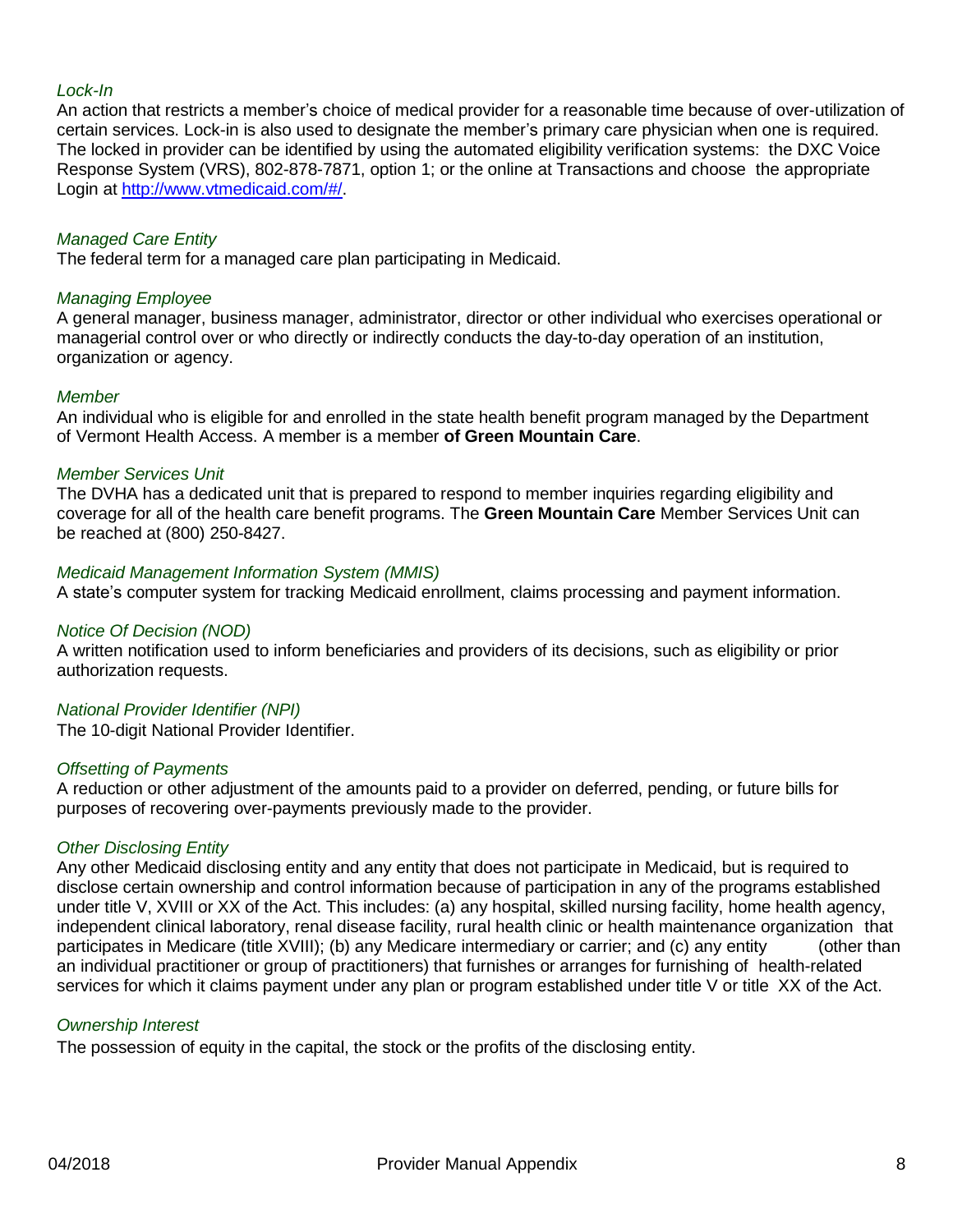#### *Palliative Care*

Palliative care is an approach that improves the quality of life of patients and their families facing the problems associated with life-threatening illness, through the prevention and relief of suffering by means of early identification and impeccable assessment and treatment of pain and other problems, physical, psychosocial, and spiritual.

#### *PC Plus*

The name for Vermont's primary care case management program in which a member must select a primary care provider to assist in the management of medical care. This managed health care delivery system is administered by the DVHA.

#### *Person*

Any natural person, company, firm, association, corporation or other legal entity.

#### *Person with Ownership or Control Interest*

A person or corporation that:

- Has an ownership interest totaling 5% or more in a disclosing entity;
- Has an indirect ownership interest equal to 5% or more in a disclosing entity;
- Has a combination of direct and indirect ownership interests equal to 5% or more in a disclosing entity;
- Owns an interest of 5% or more in any mortgage, deed of trust, note or other obligation secured by the disclosing entity;
- Is an officer or director of the disclosing entity that is organized as a corporation;
- Or is a partner in the disclosing entity that is organized as a partnership.

#### *Primary Care Case Management (PCCM)*

A type of managed care entity, which in Vermont is called **PC** *Plus*. Beneficiaries select their Primary Care Provider (PCP) and access health services through their PCP who works with the member to assure high quality medical care. The DVHA administers **PC** *Plus.*

#### *Prior Authorization (PA)*

A mechanism used to monitor and control use of covered items or services. When an item or services is subject to prior authorization, DVHA will not pay unless approval is given in advance by the DVHA Clinical Unit, using specific criteria for making utilization review decisions [http://dvha.vermont.gov/for](http://dvha.vermont.gov/for-)providers/clinical-coverage-guidelines. Prior authorizations are determined on a case-by-case basis.

#### *Private Litigation*

Providers are asked to notify the DVHA if they receive any information regarding private litigation in which the DVHA may have an interest. These private litigations might include malpractice suits involving DVHA beneficiaries, accident suits or personal injury suits.

#### *Procedure Code*

A five-character description of a medical service or other health care service. Vermont Medicaid requires providers to use a procedure code when billing Vermont Medicaid (see CPT, CDT and HCPCS).

#### *Provider*

Any individual, firm, corporation, association or institution that is currently approved to provide medical assistance to a beneficiary pursuant to the Vermont Medicaid Program.

#### *Provider Enrollment Agreement*

The form that sets out the terms and conditions agreed to as a part of the enrollment or annual re-certification process. It must be completed by each provider and the provider accepted for enrollment by DVHA in order to bill DXC for the service or item.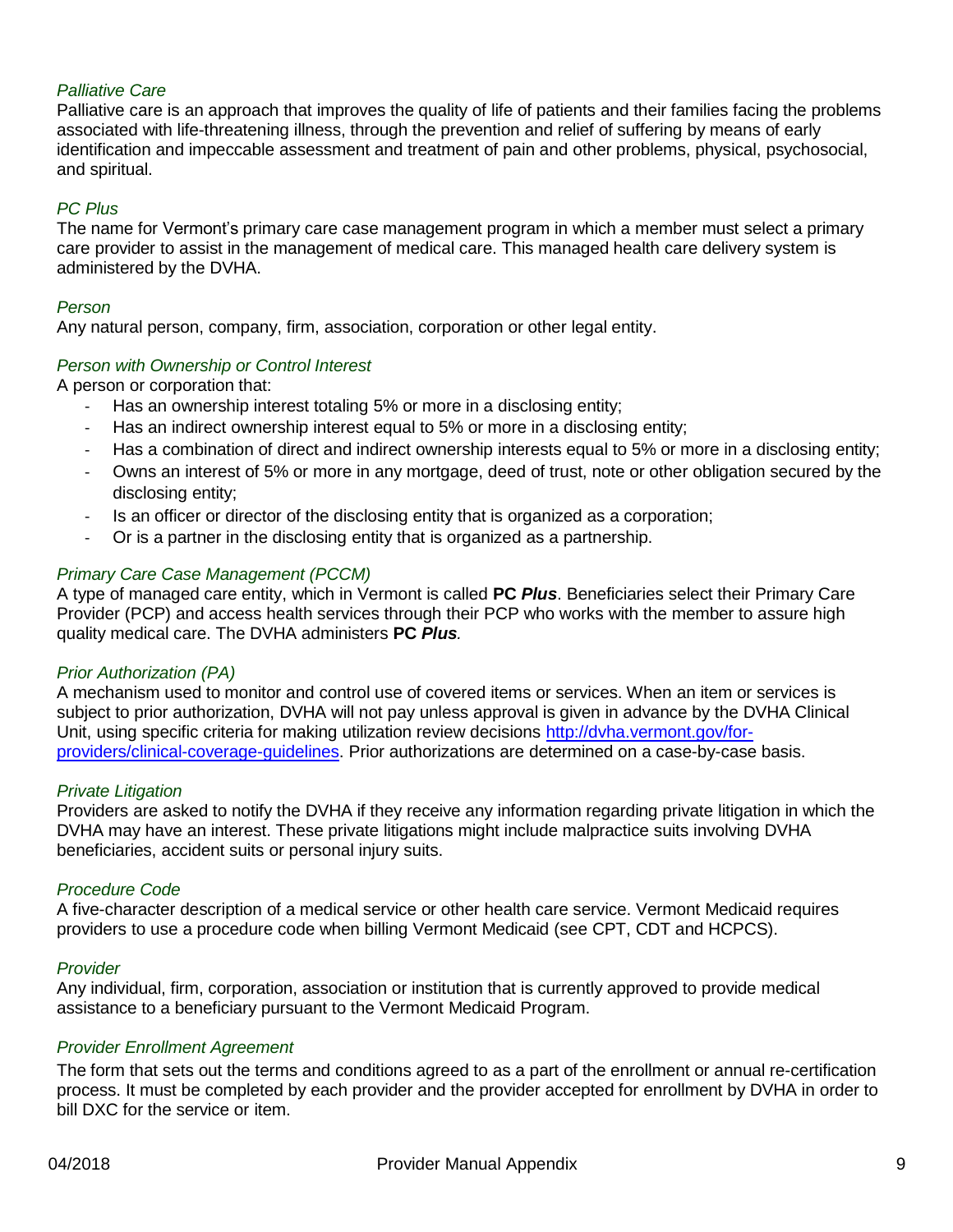#### *Provider Number*

The unique seven-digit number assigned to each enrolled provider.

#### *Qualified Medicare Member (QMB)*

Is an aged or disabled individual who is eligible for payment of Medicare premiums, deductibles and co-insurance but not for any other payments. A QMB is not issued a Green Mountain Care identification card and cannot be identified using Electronic Verification System (EVS).

#### *Remittance Advice (RA)*

A computer generated report available to providers indicating the status of all claims that have been submitted and entered into the system for processing. Providers should review the RA weekly and contact DXC with questions.

#### *Retro-Eligibility*

The 90-day period prior to the date that eligibility was approved.

#### *Review Methods*

The methods by which the department or its administrative agent determines whether payment errors have been made.

#### *Rural Health Clinic (RHC)*

States are required to include services provided by RHC's, certified as a RHC for Medicare purposes, in basic Medicaid benefits package.

#### *Spend-Down*

Spend-down, as determined by the Department for Children and Families, is a specific amount of medical expenses for which the member must be responsible before eligibility is granted. A spend-down member becomes eligible for Vermont Medicaid on the day of the month in which he or she reaches the incurred medical expense amount that equals or exceeds the specified "spend-down" amount.

#### *Subcontractor*

(a) An individual, agency or organization to which a disclosing entity (i.e. the health plan) has contracted or delegated some of its management functions or responsibilities of providing medical care to its patients; or (b) An individual, agency or organization with which a fiscal agent has entered into a contract, agreement purchase order or lease (or leases of real property) to obtain space, supplies, equipment or services provided under the Medicaid agreement (i.e. the agreement with the health plan).

#### *Suspension from Participation*

Temporary expulsion from participation in the Vermont Medicaid Program for a specified period of time or until specified conditions are met.

#### *Third Party Liability (TPL)*

TPL is used to refer to another source of payment for covered services provided to a Medicaid member. For example, the member may have additional resources such as Medicare, private health insurance, automobile or other liability insurance.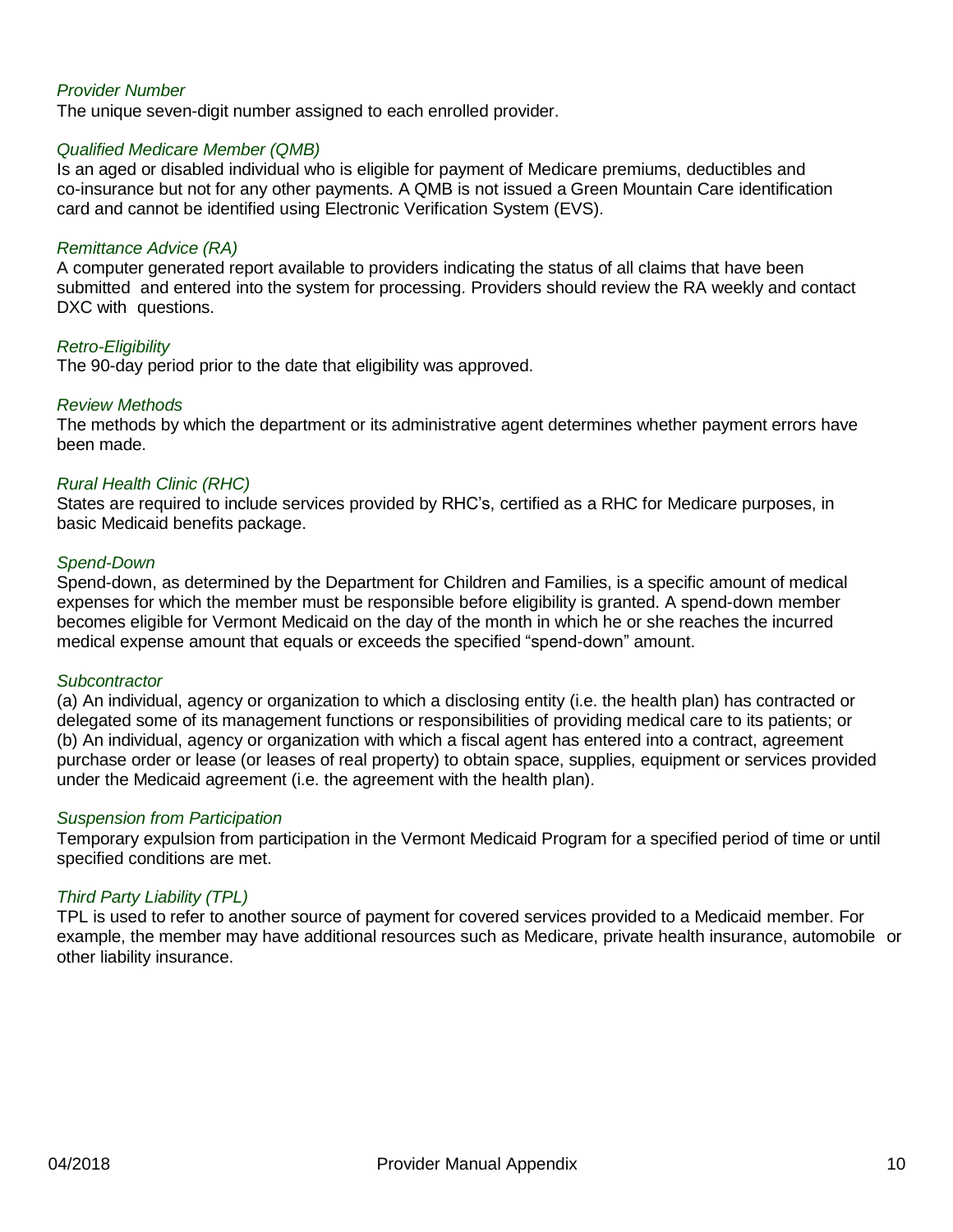#### *Usual And Customary Rate (UCR)*

Various claim forms (CMS 1500, UB04 and 837) require the submission of "Charge" or "Total Charges" or "Charge Amount" to be reported for each service billed. The provider's "usual and customary charge" or "uniform charge" is a dollar amount in effect at the time of the specific date of service. This is the amount to be reported on the claim. This usual and customary charge is the amount that the provider bills to insure and private-pay persons for the same service. If the provider has more than one charge for a service, the lowest charge will be reported to Vermont Medicaid; except, if the charge has been reduced on an individual basis because of a sliding-fee scale based on the patient's documented inability to pay. Sale prices should be used during the sale period. If a service or item is offered free-of-charge by the provider, no charge will be made to Vermont Medicaid. Providers may not discriminate against Vermont Medicaid beneficiaries by charging a higher fee for the same service than that charged to a private-pay patient, except as noted above regarding sliding-fee scale.

#### *Version Number*

The processing version of a claim. The first claim paid for the services rendered is version 00. The first adjustment to any paid claim is version 01, etc.

#### *Voice Response System (VRS)*

A system which allows Vermont Medicaid providers to verify member eligibility, dental dollars spent, third party liability information, limitation status and remittance amount by using a touch tone telephone.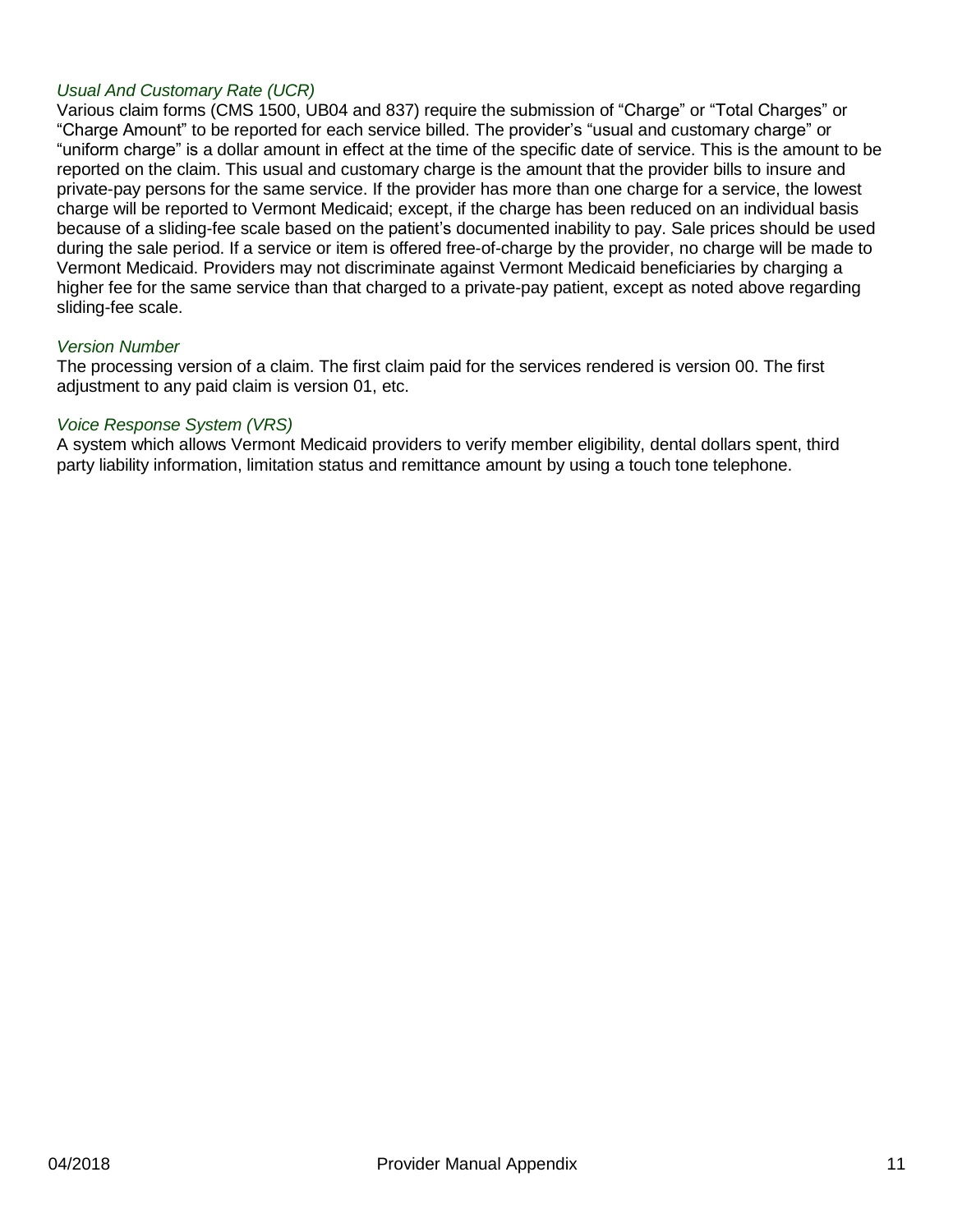# <span id="page-11-0"></span>Section 3 Acronyms/Abbreviations

| <b>Acronym/Abbreviations</b><br>AABD<br><b>ADA</b><br><b>ADAP</b><br><b>AHS</b><br><b>AMA</b><br><b>AMAP</b><br><b>ANFC</b><br><b>AWP</b><br><b>BC/BS</b><br><b>CMS</b><br><b>CPT</b><br><b>CSHN</b><br><b>DCF</b><br><b>DME</b> | <b>Meaning</b><br>Aid to the Aged, Blind and Disabled<br><b>American Dental Association</b><br>Alcohol and Drug Abuse Program<br><b>Agency of Human Services</b><br><b>American Medical Association</b><br>Aids Medication Assistance Program<br>Aid to Needy Families with Children<br><b>Average Wholesale Price</b><br><b>Blue Cross/Blue Shield</b><br>Centers for Medicare and Medicaid Services-Formerly HCFA<br><b>Physician's Current Procedural Terminology</b><br><b>Children with Special Health Needs</b><br>Department for Children and Families<br><b>Durable Medical Equipment</b> |
|----------------------------------------------------------------------------------------------------------------------------------------------------------------------------------------------------------------------------------|---------------------------------------------------------------------------------------------------------------------------------------------------------------------------------------------------------------------------------------------------------------------------------------------------------------------------------------------------------------------------------------------------------------------------------------------------------------------------------------------------------------------------------------------------------------------------------------------------|
| <b>DDMHS</b>                                                                                                                                                                                                                     | Department of Developmental and Mental Health Services                                                                                                                                                                                                                                                                                                                                                                                                                                                                                                                                            |
| <b>DOB</b>                                                                                                                                                                                                                       | Date of Birth                                                                                                                                                                                                                                                                                                                                                                                                                                                                                                                                                                                     |
| <b>DOS</b><br><b>DVHA</b>                                                                                                                                                                                                        | Date of Service                                                                                                                                                                                                                                                                                                                                                                                                                                                                                                                                                                                   |
| <b>DMH</b>                                                                                                                                                                                                                       | Department of Vermont Health Access<br>Department of Mental Health                                                                                                                                                                                                                                                                                                                                                                                                                                                                                                                                |
| <b>DXC</b>                                                                                                                                                                                                                       | <b>DXC Technology</b>                                                                                                                                                                                                                                                                                                                                                                                                                                                                                                                                                                             |
| EAC                                                                                                                                                                                                                              | <b>Estimated Acquisition Cost</b>                                                                                                                                                                                                                                                                                                                                                                                                                                                                                                                                                                 |
| <b>ECS</b>                                                                                                                                                                                                                       | <b>Electronic Claims Submission</b>                                                                                                                                                                                                                                                                                                                                                                                                                                                                                                                                                               |
| <b>EDI</b>                                                                                                                                                                                                                       | Electronic Data Interchange                                                                                                                                                                                                                                                                                                                                                                                                                                                                                                                                                                       |
| <b>EFT</b>                                                                                                                                                                                                                       | <b>Electronic Funds Transfer</b>                                                                                                                                                                                                                                                                                                                                                                                                                                                                                                                                                                  |
| <b>EVS</b>                                                                                                                                                                                                                       | <b>Eligibility Verification System</b>                                                                                                                                                                                                                                                                                                                                                                                                                                                                                                                                                            |
| <b>EOB</b>                                                                                                                                                                                                                       | <b>Explanation of Benefits</b>                                                                                                                                                                                                                                                                                                                                                                                                                                                                                                                                                                    |
| <b>EOMB</b>                                                                                                                                                                                                                      | <b>Explanation of Medicare Benefits</b>                                                                                                                                                                                                                                                                                                                                                                                                                                                                                                                                                           |
| <b>EPSDT</b><br>FA                                                                                                                                                                                                               | Early and Periodic Screening, Diagnosis and Treatment<br><b>Fiscal Agent</b>                                                                                                                                                                                                                                                                                                                                                                                                                                                                                                                      |
| <b>FFP</b>                                                                                                                                                                                                                       | <b>Federal Financial Participation</b>                                                                                                                                                                                                                                                                                                                                                                                                                                                                                                                                                            |
| <b>FFS</b>                                                                                                                                                                                                                       | Fee-for-Service                                                                                                                                                                                                                                                                                                                                                                                                                                                                                                                                                                                   |
| <b>FDA</b>                                                                                                                                                                                                                       | Food and Drug Administration                                                                                                                                                                                                                                                                                                                                                                                                                                                                                                                                                                      |
| <b>FQHC</b>                                                                                                                                                                                                                      | <b>Federally Qualified Health Centers</b>                                                                                                                                                                                                                                                                                                                                                                                                                                                                                                                                                         |
| <b>HAEU</b>                                                                                                                                                                                                                      | <b>Health Access Eligibility Unit</b>                                                                                                                                                                                                                                                                                                                                                                                                                                                                                                                                                             |
| <b>HCPCS</b>                                                                                                                                                                                                                     | Healthcare Common Procedure Coding System                                                                                                                                                                                                                                                                                                                                                                                                                                                                                                                                                         |
| <b>HHA</b>                                                                                                                                                                                                                       | Home Health Agency                                                                                                                                                                                                                                                                                                                                                                                                                                                                                                                                                                                |
| <b>HHS</b>                                                                                                                                                                                                                       | Department of Health and Human Services (federal)                                                                                                                                                                                                                                                                                                                                                                                                                                                                                                                                                 |
| <b>HIPAA</b>                                                                                                                                                                                                                     | Health Insurance Portability & Accountability Act                                                                                                                                                                                                                                                                                                                                                                                                                                                                                                                                                 |
| IC                                                                                                                                                                                                                               | <b>Individual Consideration</b>                                                                                                                                                                                                                                                                                                                                                                                                                                                                                                                                                                   |
| ICD-9-CM                                                                                                                                                                                                                         | International Classification of Disease-9 <sup>th</sup> Edition                                                                                                                                                                                                                                                                                                                                                                                                                                                                                                                                   |
| ICD-10-CM                                                                                                                                                                                                                        | International Classification of Desease-10 <sup>th</sup> Edition                                                                                                                                                                                                                                                                                                                                                                                                                                                                                                                                  |
| <b>ICF/MR</b>                                                                                                                                                                                                                    | Intermediate Care Facility for the Mentally Retarded                                                                                                                                                                                                                                                                                                                                                                                                                                                                                                                                              |
| <b>ICN</b>                                                                                                                                                                                                                       | <b>Internal Control Number</b>                                                                                                                                                                                                                                                                                                                                                                                                                                                                                                                                                                    |
| ID                                                                                                                                                                                                                               | Identification                                                                                                                                                                                                                                                                                                                                                                                                                                                                                                                                                                                    |
| <b>MC</b><br><b>MCO</b>                                                                                                                                                                                                          | Medicare                                                                                                                                                                                                                                                                                                                                                                                                                                                                                                                                                                                          |
| <b>MFRAU</b>                                                                                                                                                                                                                     | Managed Care Organization<br>Medicaid Fraud & Residential Abuse Unit                                                                                                                                                                                                                                                                                                                                                                                                                                                                                                                              |
| <b>MNF</b>                                                                                                                                                                                                                       | <b>Medical Necessity Form</b>                                                                                                                                                                                                                                                                                                                                                                                                                                                                                                                                                                     |
| <b>MSU</b>                                                                                                                                                                                                                       | <b>Member Services Unit</b>                                                                                                                                                                                                                                                                                                                                                                                                                                                                                                                                                                       |
| <b>NDC</b>                                                                                                                                                                                                                       | <b>National Drug Code</b>                                                                                                                                                                                                                                                                                                                                                                                                                                                                                                                                                                         |
|                                                                                                                                                                                                                                  |                                                                                                                                                                                                                                                                                                                                                                                                                                                                                                                                                                                                   |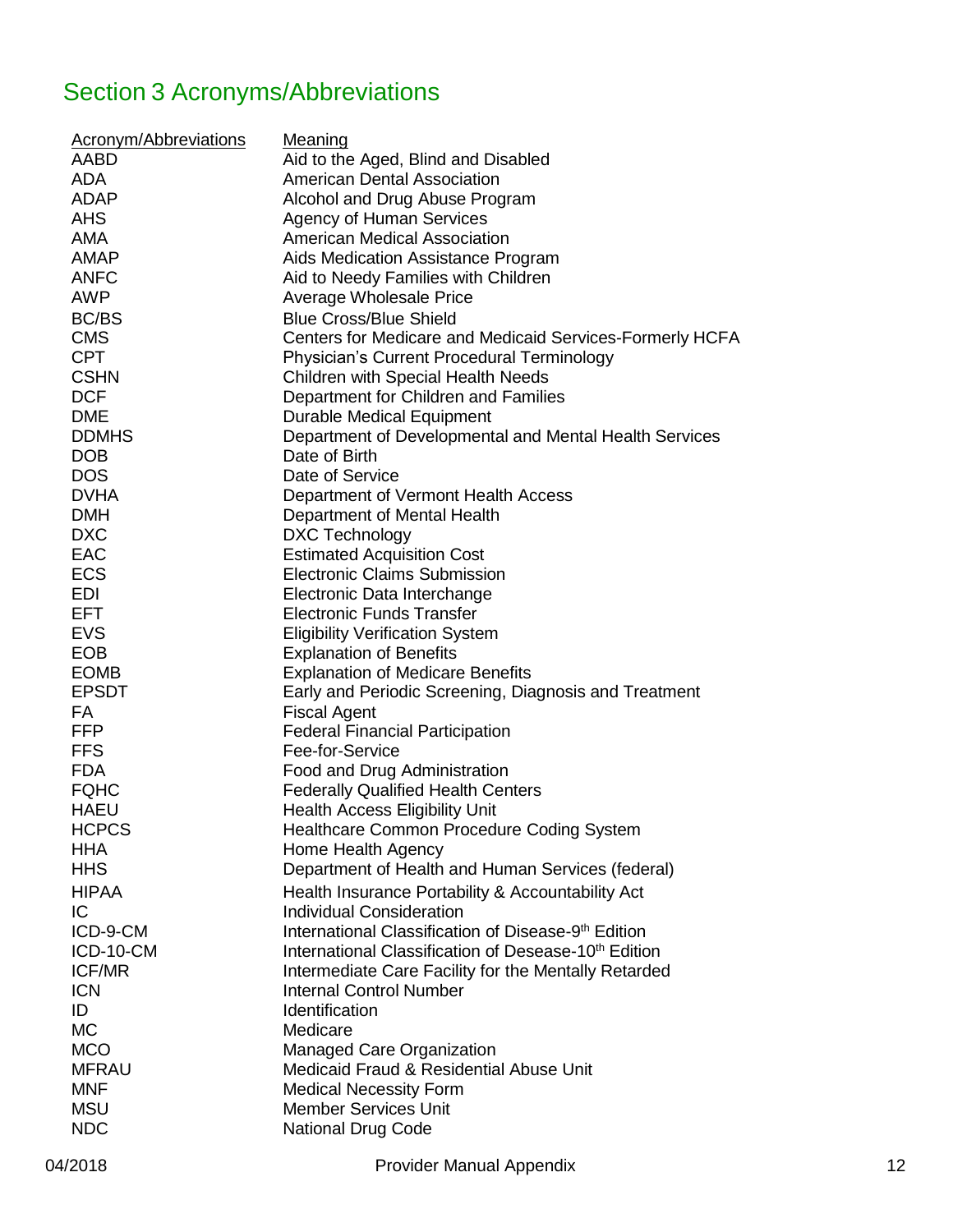| <b>NEMT</b>  | Non-Emergency Medical Transportation         |
|--------------|----------------------------------------------|
| <b>NF</b>    | <b>Nursing Facility</b>                      |
| <b>NOD</b>   | Notice of Decision                           |
| <b>NP</b>    | Nurse Practitioner or Naturopathic Physician |
| <b>NPI</b>   | National Provider Identifier                 |
| <b>OTC</b>   | Over the Counter                             |
| PA.          | Prior Authorization or Physician's Assistant |
| <b>PCCM</b>  | <b>Primary Care Case Management</b>          |
| <b>PCP</b>   | <b>Primary Care Provider</b>                 |
| PC PLUS      | <b>Primary Care Plus</b>                     |
| PI           | Program Integrity Unit (of DVHA)             |
| <b>POC</b>   | Plan of Care                                 |
| <b>POS</b>   | <b>Place of Service</b>                      |
| <b>QMB</b>   | <b>Qualified Medicare Member</b>             |
| <b>RA</b>    | <b>Remittance Advice</b>                     |
| <b>RN</b>    | <b>Registered Nurse</b>                      |
| <b>RPL</b>   | <b>Recipient Placement Level</b>             |
| <b>SCHIP</b> | State Children's Health Insurance Program    |
| <b>SLMB</b>  | Specified Low-Income Medicare Member         |
| <b>SNF</b>   | <b>Skilled Nursing Facility</b>              |
| SSI          | <b>Supplemental Security Income</b>          |
| <b>TPL</b>   | <b>Third Party Liability</b>                 |
| <b>UCR</b>   | <b>Usual and Customary Rate</b>              |
| <b>UID</b>   | <b>Unique Identification Number</b>          |
| <b>VDH</b>   | Vermont Department of Health                 |
| <b>VRS</b>   | Voice Response System                        |
| <b>YTD</b>   | Year to Date                                 |
|              |                                              |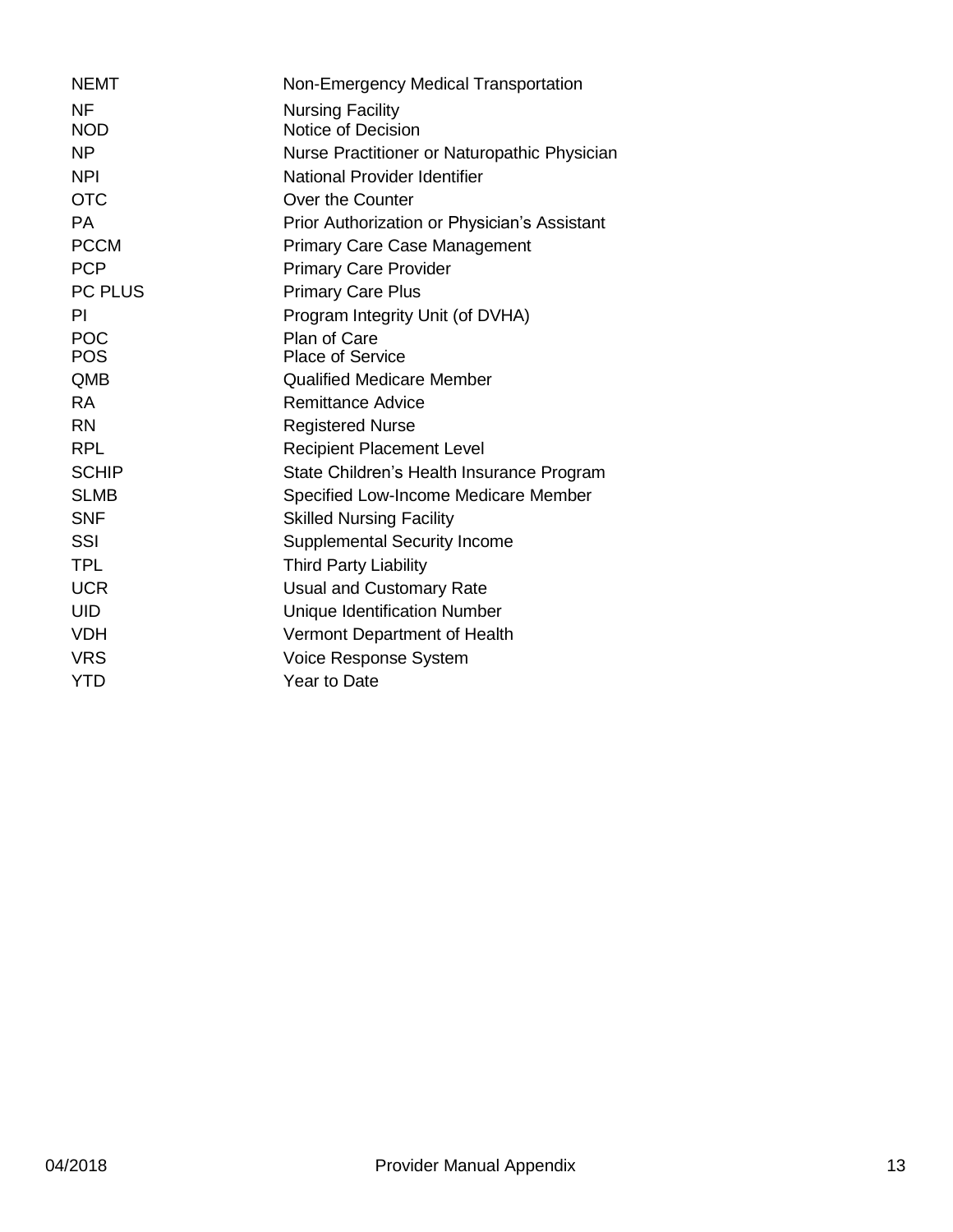# <span id="page-13-0"></span>Section 4 Insurance Coverage Matrix

| INSURANCE COVERAGE MATRIX |   |   |     |   |           |    |   |    |   |   |                 |                 |   |                |                |    |   |          |             |                |                |                 |                         |                 |                |                |                         |                 |                         |                               |   |    |   |                |          |                         |                 |   |
|---------------------------|---|---|-----|---|-----------|----|---|----|---|---|-----------------|-----------------|---|----------------|----------------|----|---|----------|-------------|----------------|----------------|-----------------|-------------------------|-----------------|----------------|----------------|-------------------------|-----------------|-------------------------|-------------------------------|---|----|---|----------------|----------|-------------------------|-----------------|---|
| Revised 12/17/2013        |   |   |     |   |           |    |   |    |   |   |                 |                 |   |                |                |    |   |          |             |                |                |                 |                         |                 |                |                |                         |                 |                         |                               |   |    |   |                |          |                         |                 |   |
| COVERAGE CODE             |   |   |     |   |           |    |   |    |   |   |                 |                 |   |                |                |    |   |          |             |                |                |                 |                         |                 |                |                |                         |                 |                         |                               |   |    |   |                |          |                         |                 |   |
| <b>SERVICE</b>            | Ë | Ñ | Ġä, | 4 | û,        | ō, | 4 | 8  | 6 |   | $\frac{10}{10}$ | $\overline{5}$  | ᇥ | $\overline{5}$ | $\overline{5}$ | Ę  |   |          | 18 19 20 21 |                | $\overline{z}$ | $\overline{23}$ | $\overline{\mathbf{z}}$ | $\overline{26}$ | $\overline{z}$ | 29             | $\overline{\mathbf{z}}$ | 四               | $\overline{\mathbf{p}}$ | $\overline{\mathbf{c}}$<br>ਕੁ |   | p2 | 묘 | ÞД             | 묘        | $\overline{8}$          | $\overline{50}$ | 굠 |
| Crossover A               | ≺ |   | ≺   |   | k         | Y  |   |    |   | ≺ | ≺               | ≺               | ≺ | ≺              | ≺              | ≺  | k | ≺        | ≺           | ≺              | ≺              |                 | ≺                       |                 |                | ≺              |                         |                 |                         |                               |   |    |   |                |          |                         |                 |   |
| <b>Crossover B</b>        |   | ≺ | ≺   | ≺ | ≺         | ٨  |   | ≺  |   | k | x               | k               | ≺ | ≺              | ≺              | ≺  | k | ≺        | ≺           | k              |                | ≺               | k                       |                 | ۸              |                |                         |                 |                         |                               |   |    |   |                |          |                         |                 |   |
| Dental                    |   |   |     |   |           |    | ≺ |    |   | ≺ |                 |                 |   |                |                | ≺  |   |          | ≺           | k              |                |                 |                         |                 |                |                |                         |                 |                         |                               |   |    |   | ≺              |          |                         |                 |   |
| <b>DME</b>                |   |   |     |   | ≺         | ≺  |   |    |   | ≺ | ≺               | ≺               | ₹ | ≺              | ≺              | k  | ≺ | ≺        | ≺           | ≺              |                | k               | ≺                       |                 |                | ≺              | ≺                       | ₹<br>₹          | ≺                       | ≺                             | ≺ |    | ≺ |                |          |                         |                 |   |
| <b>EPSDT</b>              |   |   |     | ₹ | ≺         | Y  |   |    |   | k | ≺               | ≺               |   | ₹              | ≺              | k  | ≺ | ≺        | ≺           | ₹              |                | ≺               | ₹                       |                 |                |                |                         |                 |                         | ≺                             | ≺ |    | ≺ |                |          |                         |                 |   |
| <b>Home Health</b>        |   |   |     |   | k         | k  |   |    |   | ≺ | k               | ≺               | ≺ | ≺              | ≺              | ≺  | ≺ | ≺        | ×           | ≺              |                | k               | ×                       |                 | ₹              | ×              |                         | ≺               | ≺                       | ≺                             | ≺ |    | ≺ |                |          |                         |                 |   |
| Hospice                   |   |   |     |   | k         | k  |   |    |   | ≺ | ≺               | ≺               | ₹ | ≺              | ≺              | k  | k | ≺        | ≺           | ₹              |                | k               | ≺                       |                 |                | ≺<br>≺         |                         | ≺               | ₹                       | ≺                             | ≺ |    | ≺ |                |          |                         |                 |   |
| Independent Lab           |   |   |     | ≺ | ≺         | ×  |   |    |   | k | ×               | k               | ≺ | ≺              | ≺              | ≺  | ≺ | ≺        | ≺           | k              |                | ≺               | ≺                       |                 | ≺              |                | ≺                       | ≺               | ≺                       | ≺                             | ≺ |    | ≺ |                |          |                         |                 |   |
| Inpatient                 | ≺ |   | ≺   |   | ≺         | k  |   |    |   | ≺ | ≺               | ≺               | ≺ | ≺              | k              | ≺  | ≺ | ≺        | ≺           | ≺              | ≺              |                 | ≺                       |                 |                | ≺              | ≺                       | ≺               | k                       | ≺                             | ≺ | ≺  | ≺ |                |          |                         |                 |   |
| Nursing Home LVL 01       |   |   |     |   |           |    |   |    |   |   |                 |                 | k |                |                |    |   |          |             |                | ≺              |                 |                         | ⋜               | ₹              | ₹<br>⋜         |                         | ⋜               | ₹                       |                               |   |    |   |                |          |                         |                 |   |
| Nursing Home LVL 02-04    |   |   |     |   |           |    |   |    |   |   |                 |                 |   |                |                |    |   |          |             |                |                |                 |                         | ≺               | ≺              |                |                         |                 |                         |                               |   |    |   |                |          |                         |                 |   |
| Outpatient                |   | ≺ | ≺   |   | ⋜         | k  |   |    |   | ≺ | ≺               | ≺               | ⋜ | ₹              | ₹              | ₹  | ₹ | ₹        | ⋜           | ≺              |                | ≺               | Y                       |                 | k              |                | ⋖                       | ⋖               | ≺                       | ₹                             | k | k  | k |                |          |                         |                 |   |
| Pharmacy                  |   |   |     |   |           |    |   |    | ≺ |   |                 |                 |   |                |                |    |   |          |             |                |                |                 | ≺                       |                 |                |                |                         |                 |                         |                               | ≺ |    |   |                |          | ≺                       | ≺               |   |
| Physician / Ambulance     |   |   |     | ≺ | ≺         | ≺  |   | ≺  |   | ≺ | k               | ≺               | ₹ | ≺              | ₹              | ≺  | ≺ | ≺        | ≺           | ≺              |                | ≺               | ≺                       |                 |                | ≺              |                         | ≺               | ≺                       | ≺                             | ≺ |    |   |                |          |                         |                 |   |
| Vision                    |   |   |     |   |           |    |   | ≺  |   |   | ≺               |                 |   |                |                |    | ≺ |          | ≺           | k              |                |                 |                         |                 |                |                |                         |                 |                         |                               |   |    |   |                | ×        |                         |                 |   |
|                           | Ë | Ñ | Ġä, | 4 | <u>ui</u> | ø, | 4 | 60 | 6 | E | Ħ               | $\overline{12}$ | ᇥ | $\overline{5}$ | $\frac{1}{26}$ | H, |   | 18 19 20 |             | $\overline{z}$ | 22             | 23              | 25                      | $\overline{26}$ | $\overline{z}$ | S <sub>3</sub> | $\overline{H}$          | $\overline{B1}$ | $\overline{\mathbf{p}}$ | g<br>$\overline{\mathbf{C}}$  |   | g  | 묘 | $\overline{P}$ | <b>G</b> | $\overline{\mathbf{g}}$ | $\overline{50}$ | વ |
|                           |   |   |     |   |           |    |   |    |   |   |                 |                 |   |                |                |    |   |          |             |                |                |                 |                         |                 |                |                |                         |                 |                         |                               |   |    |   |                |          |                         |                 |   |
|                           |   |   |     |   |           |    |   |    |   |   |                 |                 |   |                |                |    |   |          |             |                |                |                 |                         |                 |                |                |                         |                 |                         |                               |   |    |   |                |          |                         |                 |   |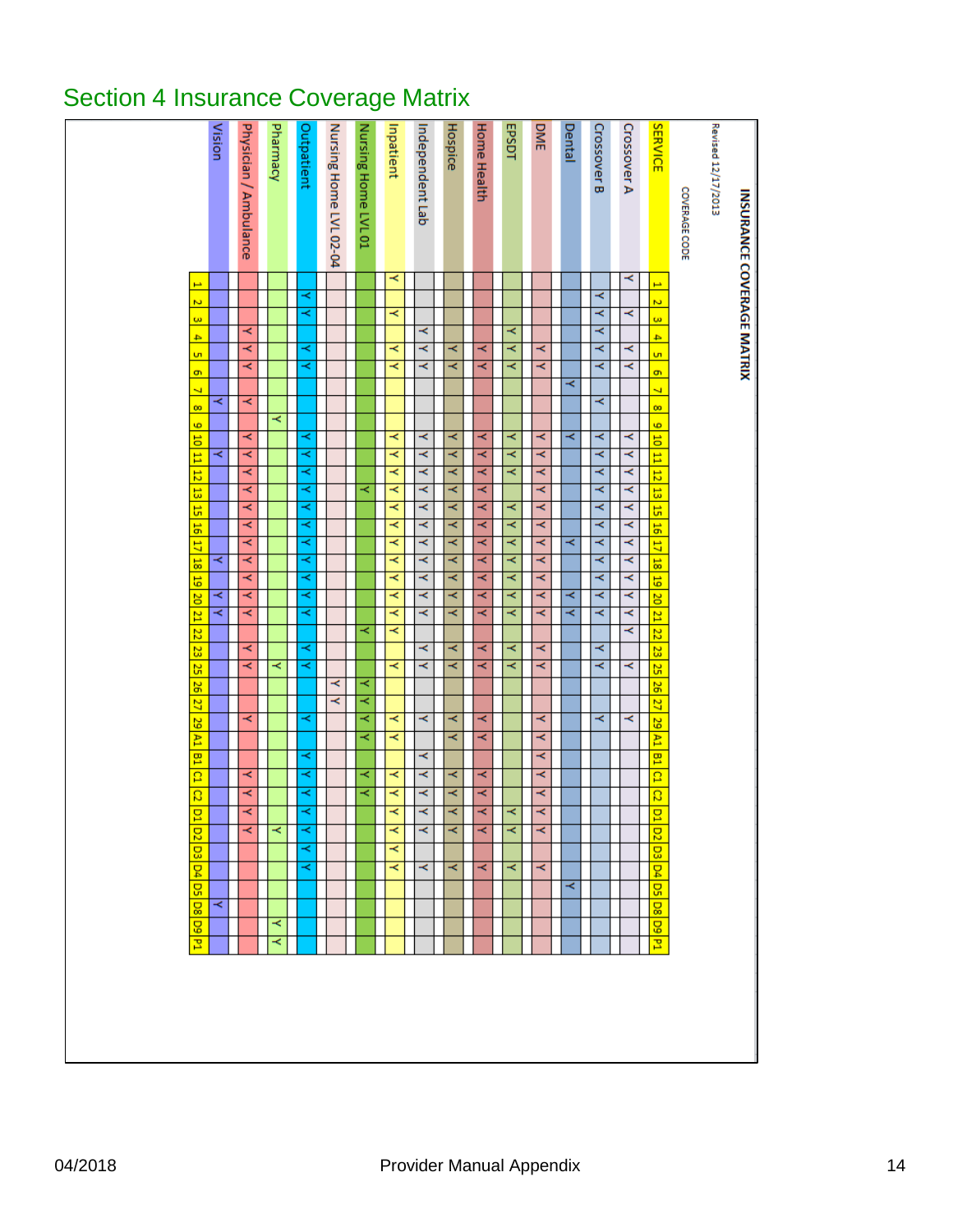# <span id="page-14-0"></span>Section 5 Web Eligibility Request & Response Screens

The web 270 (Eligibility Request) includes a Service Type drop down display. The new Service Type drop down display default is set at 30 (Health Benefit Plan Coverage). The default setting will provide the eligibility response for all service types listed in Table 1. When a specific service type is selected from Table 2, you will be provided with the eligibility response for only that selected service type.

| $I$ ADLE $H$ I       |                                         |
|----------------------|-----------------------------------------|
| Service Type<br>Code | <b>Service Description</b>              |
| 1                    | <b>Medical Care</b>                     |
| 33                   | Chiropractic                            |
| 35                   | <b>Dental Care</b>                      |
| 47                   | Hospital                                |
| 48                   | Hospital - Inpatient                    |
| 50                   | <b>Hospital - Outpatient</b>            |
| 86                   | <b>Emergency Services</b>               |
| 88                   | Pharmacy                                |
| 98                   | Professional (Physician) Visit - Office |
| <b>AL</b>            | Vision (Optometry)                      |
| MH                   | <b>Mental Health</b>                    |
| UC                   | <b>Urgent Care</b>                      |

#### <span id="page-14-1"></span> $TADI E #1$

<span id="page-14-2"></span>

| Service Type<br>Code | <b>Service Description</b>                |
|----------------------|-------------------------------------------|
| 1                    | <b>Medical Care</b>                       |
| 2                    | Surgical                                  |
| 4                    | Diagnostic X-Ray                          |
| 5                    | Diagnostic Lab                            |
| 6                    | <b>Radiation Therapy</b>                  |
| $\overline{7}$       | Anesthesia                                |
| 8                    | <b>Surgical Assistance</b>                |
| 12                   | Durable Medical Equipment Purchase        |
| 13                   | <b>Ambulatory Service Center Facility</b> |
| 18                   | Durable Medical Equipment Rental          |
| 20                   | <b>Second Surgical Opinion</b>            |
| 33                   | Chiropractic                              |
| 35                   | <b>Dental Care</b>                        |
| 40                   | <b>Oral Surgery</b>                       |
| 42                   | Home Health Care                          |
| 45                   | Hospice                                   |
| 47                   | Hospital                                  |
| 48                   | Hospital - Inpatient                      |
| 50                   | Hospital - Outpatient                     |
| 51                   | <b>Hospital - Emergency Accident</b>      |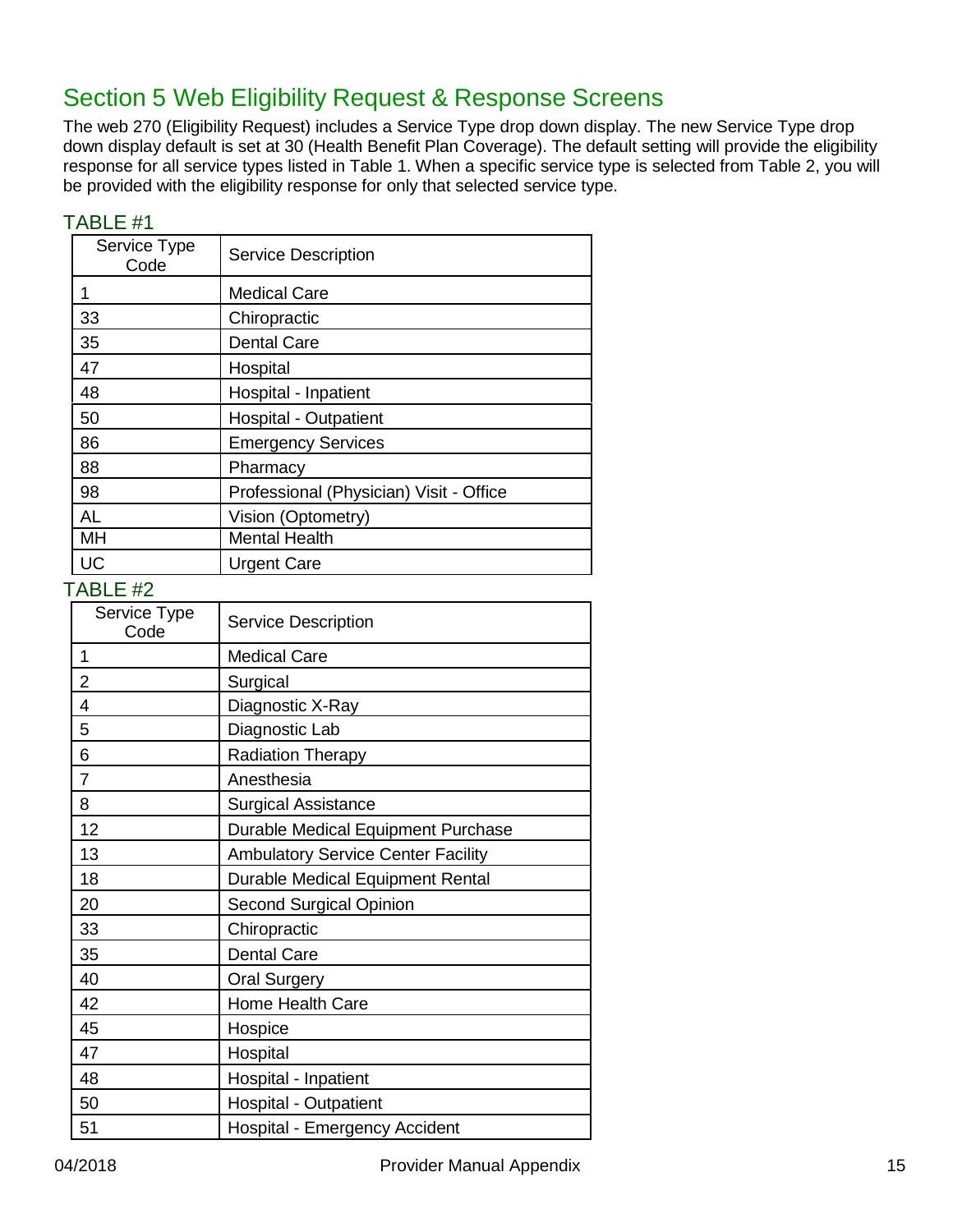| 52             | Hospital - Emergency Medical               |
|----------------|--------------------------------------------|
| 53             | <b>Hospital - Ambulatory Surgical</b>      |
| 62             | <b>MRI/CAT Scan</b>                        |
| 65             | Newborn Care                               |
| 68             | <b>Well Baby Care</b>                      |
| 73             | Diagnostic Medical                         |
| 76             | <b>Dialysis</b>                            |
| 78             | Chemotherapy                               |
| 80             | Immunizations                              |
| 81             | Routine Physical                           |
| 82             | <b>Family Planning</b>                     |
| 86             | <b>Emergency Services</b>                  |
| 88             | Pharmacy                                   |
| 93             | Podiatry                                   |
| 98             | Professional (Physician) Visit - Office    |
| 99             | Professional (Physician) Visit - Inpatient |
| A <sub>0</sub> | Professional (Physician) Visit -           |
| A <sub>3</sub> | Professional (Physician) Visit - Home      |
| A <sub>6</sub> | Psychotherapy                              |
| A7             | Psychiatric - Inpatient                    |
| A <sub>8</sub> | Psychiatric - Outpatient                   |
| <b>AD</b>      | <b>Occupational Therapy</b>                |
| <b>AE</b>      | <b>Physical Medicine</b>                   |
| <b>AF</b>      | Speech Therapy                             |
| AG             | <b>Skilled Nursing Care</b>                |
| AI             | Substance Abuse                            |
| <b>AL</b>      | Vision (Optometry)                         |
| <b>BG</b>      | <b>Cardiac Rehabilitation</b>              |
| <b>BH</b>      | Pediatric                                  |
| MH             | <b>Mental Health</b>                       |
| UC             | <b>Urgent Care</b>                         |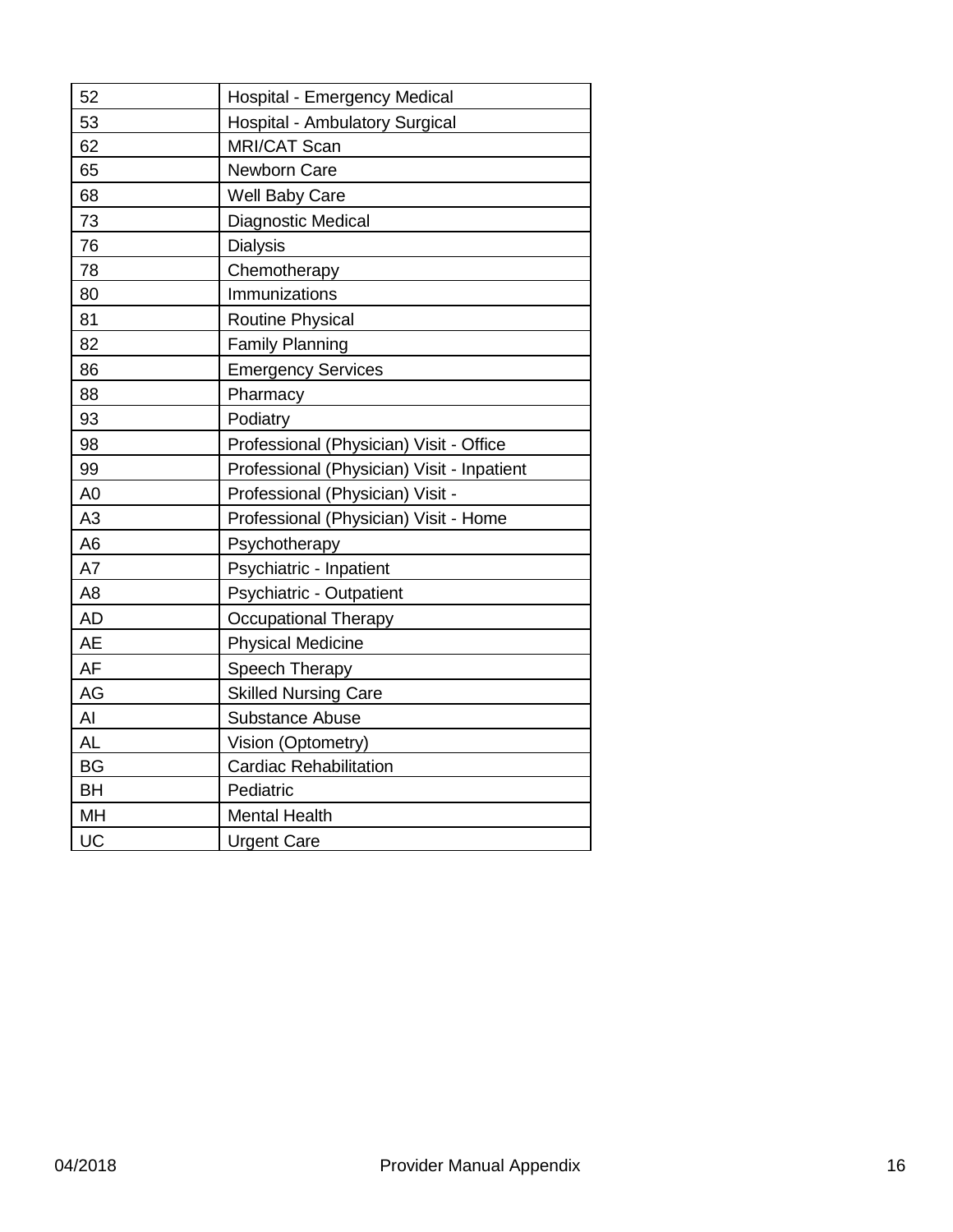# <span id="page-16-0"></span>Section 6 Voice Response System (VRS)

Providers access member eligibility and other information using the VRS.

Call one of the following VRS numbers using a touch-tone phone:

- Local and Out-of-State: (802) 878-7871 (select option 1)
- In-state only: (800) 925-1706

The VRS answers the phone with the following welcome message:

"Good morning/good afternoon/good evening, thank you for calling the Vermont Medicaid voice information service. For eligibility verification, service limits or current remittance advice payment amount, press 1. For assistance from a DXC representative, press 0."

The system must check the user's Vermont Medicaid provider number to determine if the user is authorized to access information. The system prompts the user to enter a provider number as follows:

#### **"Good morning/good afternoon/good evening, thank you for calling the Vermont Medicaid voice information service. Please listen carefully because some of our prompts have changed."**

The system prompts the user to enter a provider number as follows:

**"If your Vermont Medicaid Voice Response User ID contains digits only, press 1."**

**"If your Vermont Medicaid Voice Response User ID contains digits and letters, press 2."**

**"For assistance from provider services press 0"**

**"To repeat these choices press \*"**

Providers with a Voice Response User ID that contains both digits and letters will be instructed to do the following:

**"Using your touch tone key pad please enter your VT Medicaid Voice Response User ID followed by the pound sign, use 7 for the letter Q and 9 for the letter Z."**

You have two attempts to enter a valid provider number. If you enter an invalid number on your first attempt, you will hear:

#### **"Invalid provider number."**

If you enter an invalid provider number on your second attempt, you will hear one of the two following messages, depending on whether it is during business hours, after hours or on a holiday:

**"Invalid provider number. We are sorry, you have not entered the required data at this step. If you would like assistance from a DXC representative-press zero."**

**"We're sorry, provider number (XXXXXXX) is not authorized. For assistance from a DXC representative, please call back between 8:00 a.m. and 5:00 p.m., except weekends and holidays, and we will be happy to assist you".**

If your provider number is valid, you will be asked to:

**"Enter your four-digit PIN followed by a pound sign".**

To create your PIN number-enter 9999-pound sign-you will hear:

**"Wait while your PIN number is verified. The PIN value you have entered -9999- has expired. You will need a new PIN number before proceeding. Please enter a new four digit PIN number that is different from your previous PIN number and its not all the same (e.g. "1111") followed by the pound sign.**

**Please wait while your PIN number is updated. Your PIN number has been successfully changed. Your new PIN# is XXXX. Please write this number down for future use."**

#### You will then return to the following options:

**"For eligibility verification, press 1, for service limits, press 2…"**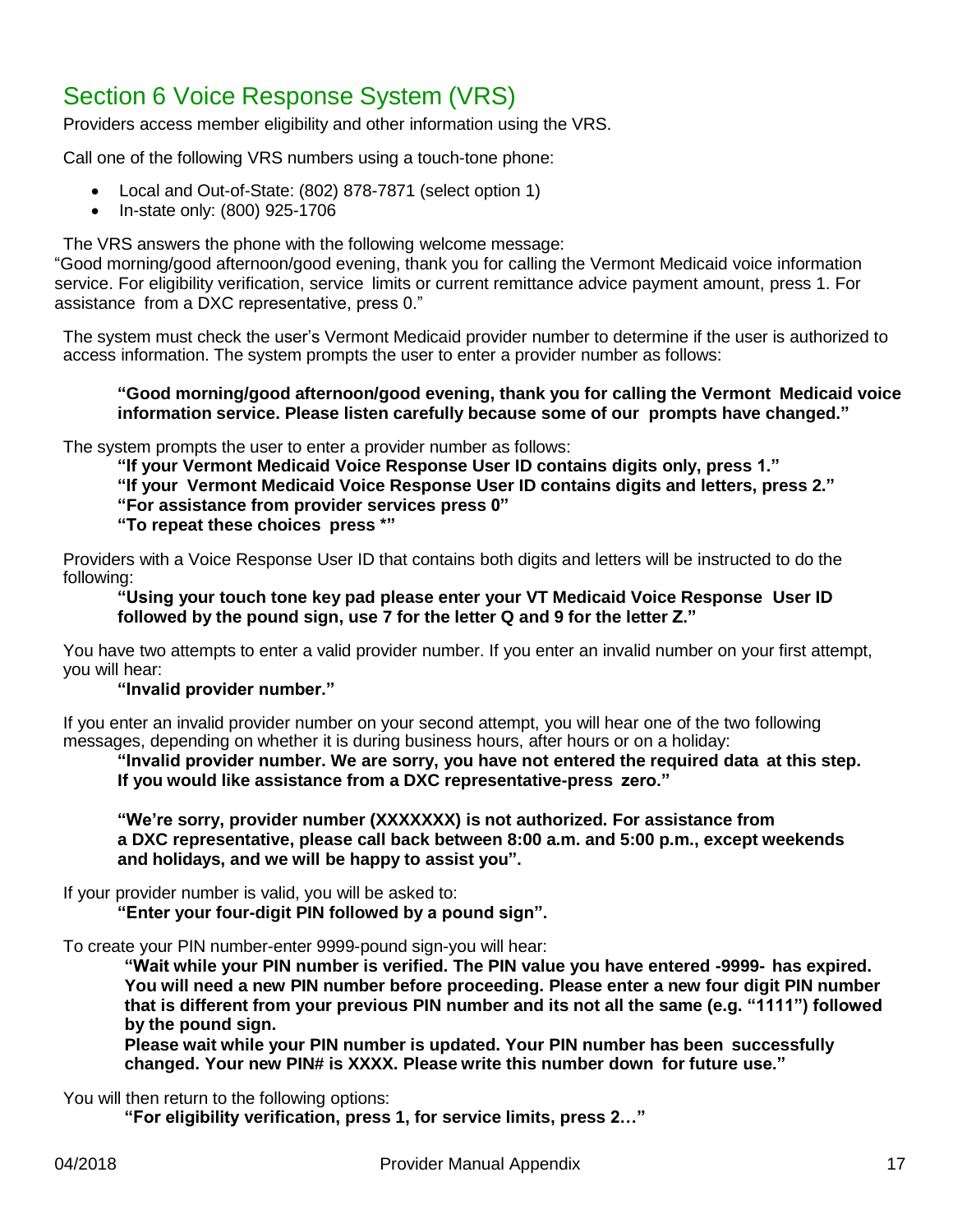*It is important to remember that you have three attempts to enter a valid PIN number. After the third failed attempt, your number will be suspended and will need to be reset by a DXC representative.*

If the provider and PIN number combination that you have entered is invalid, and it is your first or second attempt of the three, you will hear:

**"We're sorry, provider number XXXXXXX with PIN XXXX is not authorized" "Please enter your seven digit provider number followed by a pound sign. Enter your four digit PIN number followed by a pound sign."**

If on your third attempt, your provider number/PIN number combination is still invalid, you will hear the following message depending on whether it is during business hours, after hours or a holiday:

**"We're sorry, provider number XXXXXXX with PIN number XXXX has been suspended. Please hold for a DXC representative."**

OR

**"We're sorry; provider number XXXXXXX with PIN number XXXX is not authorized. For assistance from and DXC representative, please call back between 8:00 a.m. and 5:00 p.m. except on weekends and holidays and we will be happy to assist you."**

#### <span id="page-17-0"></span>RESET PIN NUMBER

When you have had your PIN number reset by a DXC representative, you will create a new PIN number by entering 9999- pound sign- you will hear:

**"Wait while your PIN number is verified. The PIN value you have entered- 9999- has expired. You will need a new PIN number before proceeding. Please enter a new four digit PIN number that is different from your previous PIN number, followed by the pound sign. "Please wait while your PIN number is updated. Your PIN number has been successfully**

**changed. Your new PIN number is XXXX. Please write this number down for future use."**

You will then be returned to the following options: "**For eligibility verification, press 1…"**

Providers will be required to change their PIN numbers every 90 days. If you enter a PIN that has expired, you will be prompted to change your PIN with the following message:

**"The PIN value you have entered has expired. You will need to enter a new PIN before proceeding. Please enter a new four digit PIN, different from your previous PIN, followed by a pound sign."**

#### **REMEMBER**

Valid PIN numbers must be four numbers (cannot be all same e.g. 2222)

The new PIN number must be different from your expired number.

After entering your new PIN number, you will hear:

**"Please wait while your PIN number is being updated."**

If your new PIN number is accepted and successfully updated in the database, you will hear: **"Your PIN number has been successfully changed. Your new PIN is XXXX. Please write this** 

#### **number down for future use."**

A provider may change their PIN number before the 90 day expiration by choosing option #4-change PIN#. Once you have entered a new PIN number that is not the same as the previous or is not all the same number, e.g. 888- you will hear:

**"Your PIN number has been successfully changed. Your new PIN is XXXX. Please write this number down for future use."**

Please note that some provider numbers will require an alpha to numeric conversion in order to enter their provider number.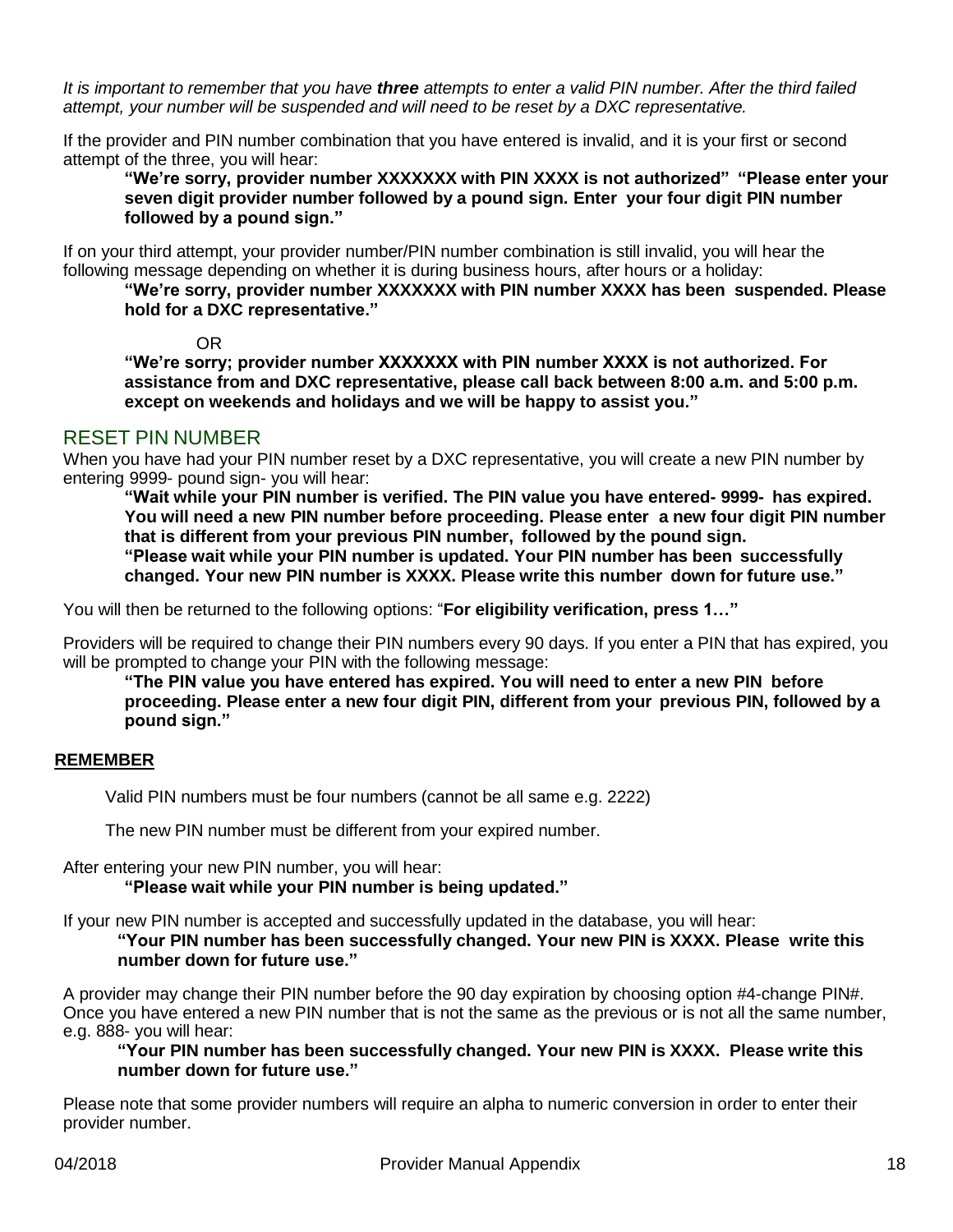When the user enters a provider number, the system performs an edit to ensure that it is **seven** digits. After the user enters a provider number in the correct format, the system verifies that the user's provider number is on the Provider Master File. The system asks the user to wait:

#### **"Please wait while your authorization is verified."**

Once the system has verified the user's authorization, the VRS presents the following menu of services: **"For eligibility verification, press 1. For service limits, press 2. For current remittance advice payment amount, press 3. For assistance from a DXC representative, press 0."**

The system ensures that the user enters a valid number and performs the requested function.

#### <span id="page-18-0"></span>ELIGIBILITYINQUIRY

To obtain member eligibility information, you will need to enter a valid member ID number, from date-ofservice and to date-of-service. The ID uses the same format as all Medicaid IDs. First, the system prompts the user for the member ID as follows:

#### **"Please enter the nine-digit Medicaid member number followed by the pound sign."**

When the system receives a correctly formatted member identification number, it prompts the user for a from date-of-service:

#### **"Please enter the six digits from date-of-service in a month, day, year format followed by the pound sign or enter a pound sign only for today's date."**

Enter the date-of-service in a MMDDYY format followed by the pound sign (#). The system edits the date to ensure it is in the correct format and if a future date, within nine days.

When the system receives a correctly formatted from date-of-service, it prompts the user for a to date-of-service:

**"Please enter the six digit to date-of-service in a month, day, year format followed by the pound sign or enter the pound sign only if the to date-of-service is the same as the from date-ofservice."**

Enter the to date-of-service in a MMDDYY format followed by the pound sign (#). The system edits the date to ensure it is in the correct format, greater than or equal to the from date-of-service, and is valid.

If the member identification number does not exist on the Member Eligibility Master file, the system informs the user:

#### **"Member (member ID) is not on file. To inquire on another member's eligibility, press 1. To return to the main menu, press 9. For assistance from a DXC Representative, press 0. If this concludes your call, you may hang up."**

If the member is not eligible on the specified date-of-service or a date of service within a date range, the system responds with the following message:

**"Member (member ID) is not eligible for benefits from (From Date-of-Service) through (To Dateof-Service). To inquire on another member's eligibility, press 1. To return to the main menu, press 9. For assistance from a DXC representative, press 0. If this concludes your call, you may hang up."**

Since the member is not eligible for services, the system does not provide any more eligibility information.

If the member is eligible, the system responds with one of the following messages specific to program eligibility, depending on the aid category. An example of this is:

**"Member (member ID) is eligible for VScript benefits with aid category (aid category) from (From Date-of-Service) through (To Date-of-Service). The member date of birth is (DOB). The member last name is (last name) and the first name is (first name). This benefit allows coverage for -------"**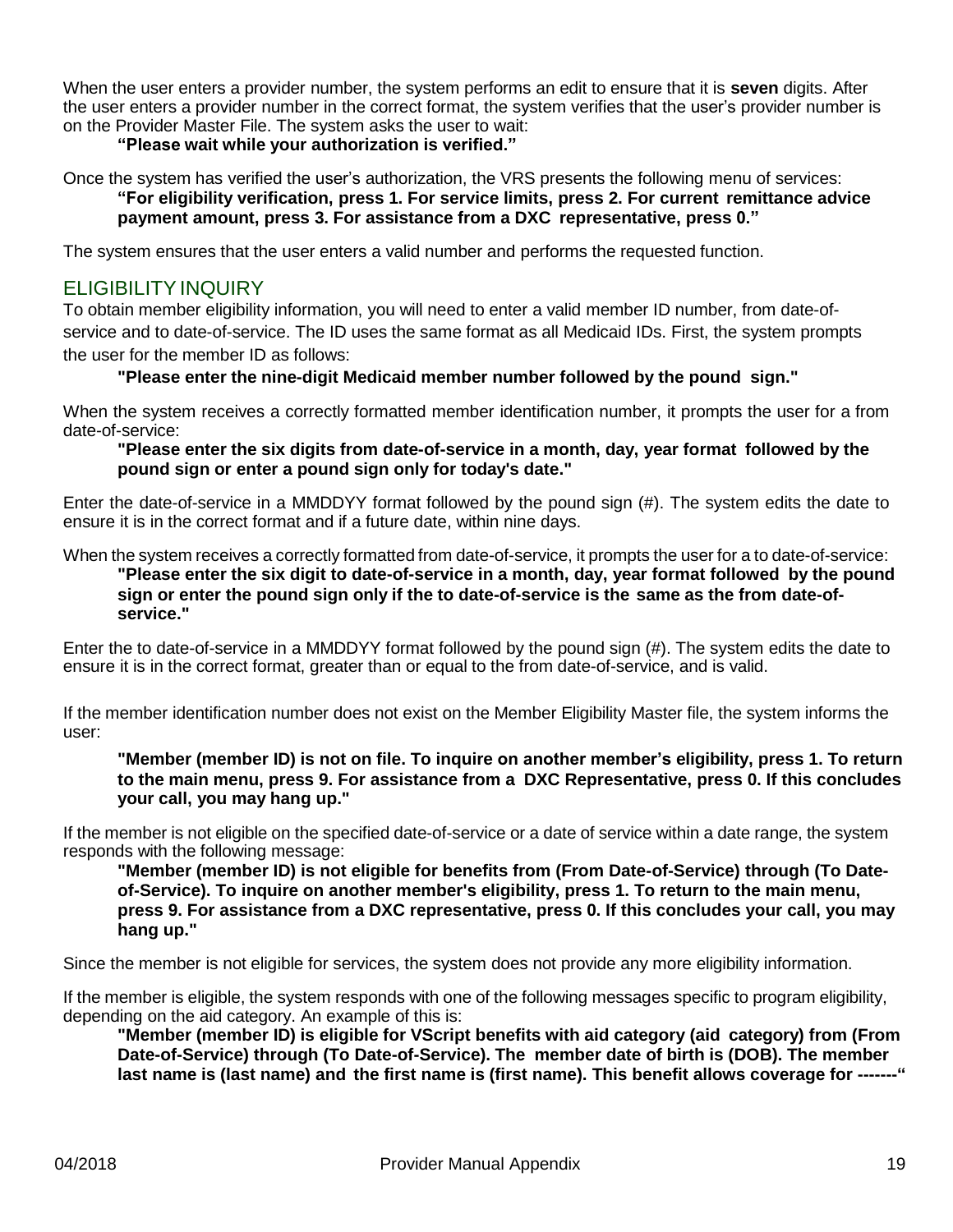The VRS responds with up to three different eligibility segments per inquiry.

If co-payment may be required, the system speaks the following message:

#### **"Possible Co-pay"**

Please refer to the Co-payment requirements in Section 1

If the member is locked into less than three providers, the system responds with one of the following messages, depending on the lock-in type:

HMO Lock-in

**"Member number (Member ID) is locked into MVP."**

- or -

**"Member number (Member ID) is locked into The Vermont health Plan."**

- or -

Medical Services Lock-in

**"For medical care, member number (Member ID) is locked into provider last name (Provider Last Name) and first name (Provider First Name)."**

Provider last name for ten characters and provider first name for five characters.

- or -

Case Managers Lock-in

**"Member number (Member ID) is locked into Case Manager. Services must be prior approved or referred by a Case Manager."**

- or -

Pharmacy services Lock-in

**"For Pharmacy services, member number (Member ID) is locked into pharmacy name (Pharmacy Name), provider number (Provider Number)."**

If the member is locked in to more than two providers, the system responds with one of the following messages, depending on whether it is during business hours, after hours or a holiday:

**"Member number (Member ID) is locked into more than two providers. For assistance from a DXC representative, press 0. To continue, press 2."**

- or -

**"Member number (Member ID) is locked into more than two providers Further information is not available because our office is closed. We are open from 8:00 a.m. to 5:00 p.m. except weekends and holidays. Please call back and we will be happy to assist you or to continue, press 2."**

The VRS reports any third party liability information available. It provides information

for up to five third party liability insurance carriers per member.

If the member does not have an insurance policy with another insurance company, the system informs the user as follows:

#### **"The member is not insured by another carrier."**

For beneficiaries with other insurance carriers, the system first informs the caller of how many insurance carriers the member has with the following message:

**"The member has insurance policies with (Number of Other Insurance Carriers) carriers."**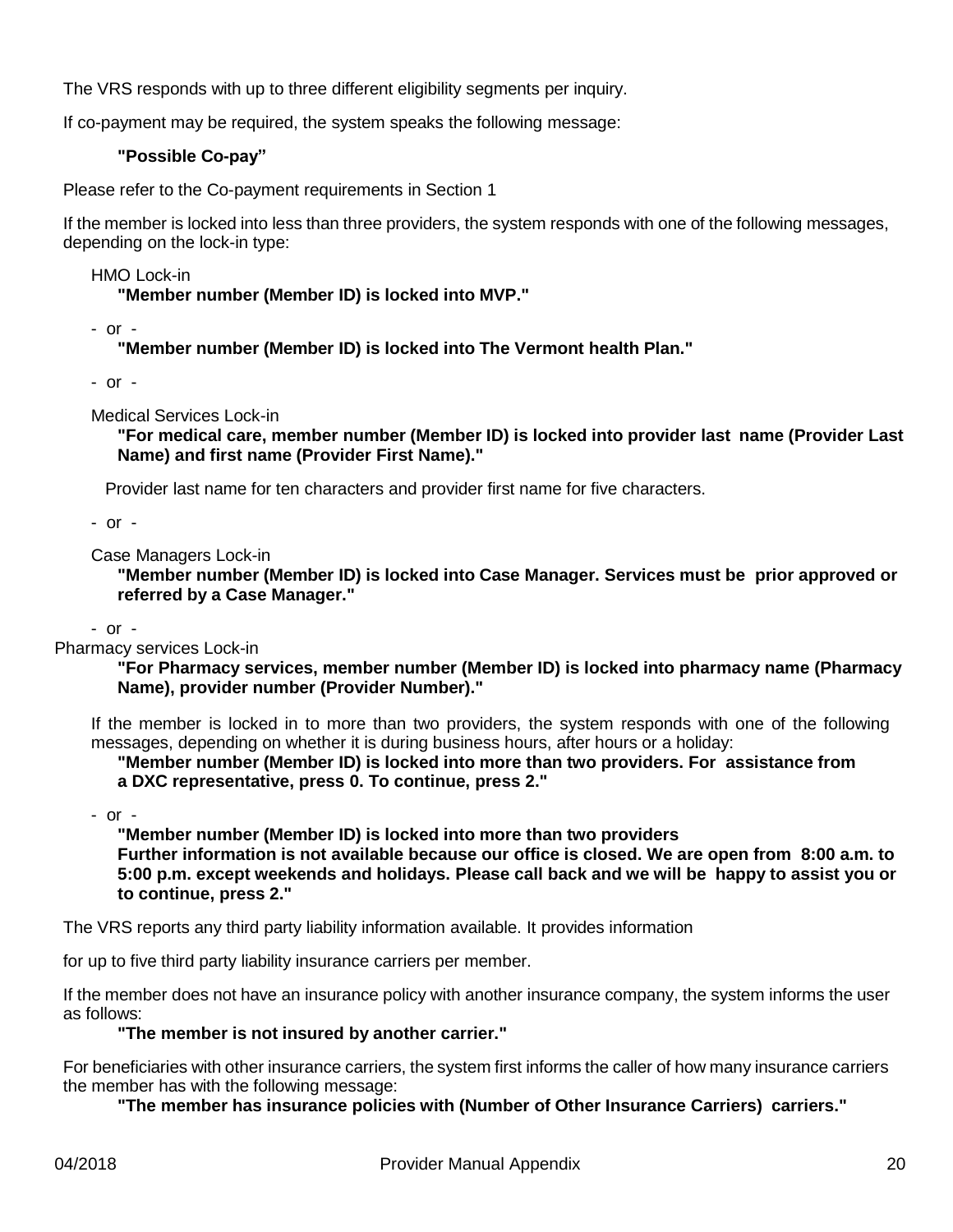If the carrier number is "4D", the system responds:

**"This individual has insurance through a child support order. Carrier number is (Member-Other Insurance Company Name-Company Code). If there are any problems in billing this insurance, you may bill Medicaid and Medicaid will pursue."**

-otherwise-

The system tells the user the company name for another insurance carrier.

#### **"The member has an insurance policy with (Other Insurance Company Name)."**

If the insurance company name is on the list of the 50 most frequently used carrier names, the system speaks the recorded company name. If the insurance company name is not on the list, the system speaks the company code:

#### **"(Member -Other Insurance-Company-Name) with coverage type (Coverage-Type)."**

- or -

#### **"Carrier number (Member-Other Insurance Company Code)."**

If the system has information for another insurance carrier, it pauses to give the user a chance to record the information from the last response. The system then provides the following options:

**"There is/are (Number-Other Insurance-Remaining) carrier/carriers remaining. To hear information for the next insurance carrier, press 1. To skip the remaining carrier information, press 2."**

The system will speak five TPL segments and on the sixth segment the system will provide the user with the following options:

#### **"There is/are (Number-Other Insurance-Remaining) carrier/carriers remaining. For assistance from an DXC representative, press 0. To skip the remaining carrier information, press 2."**

At this point, the system has completed the Member Eligibility information. The user may now get service limit information on the same member, do another eligibility inquiry or return to the main menu. The system prompts the user accordingly:

**"For service limits on the same member, press 2. To inquire on another member's eligibility, press 1. To return to the main menu, press 9. For assistance from a DXC representative, press 0. If this concludes your call, you may hang up."**

#### <span id="page-20-0"></span>END OF DATA MARKER

The pound sign key (#) signals to the system that the user has finished entering the requested data. The user should always press the pound sign key to mark the end of the data to get the quickest response from the system.

#### <span id="page-20-1"></span>USE PREVIOUS DATA

The user may also use the pound sign key to tell the system to reuse data previously entered for a specific prompt. The user simply presses only the pound sign key at the prompt. For example, if the user wishes to perform another transaction on the previously entered member number, the provider can enter the pound sign key when the system prompts for the member number. This automatically causes the system to use the previously entered member number. If the system determines that the user has never entered a member number, it prompts the user again to enter one.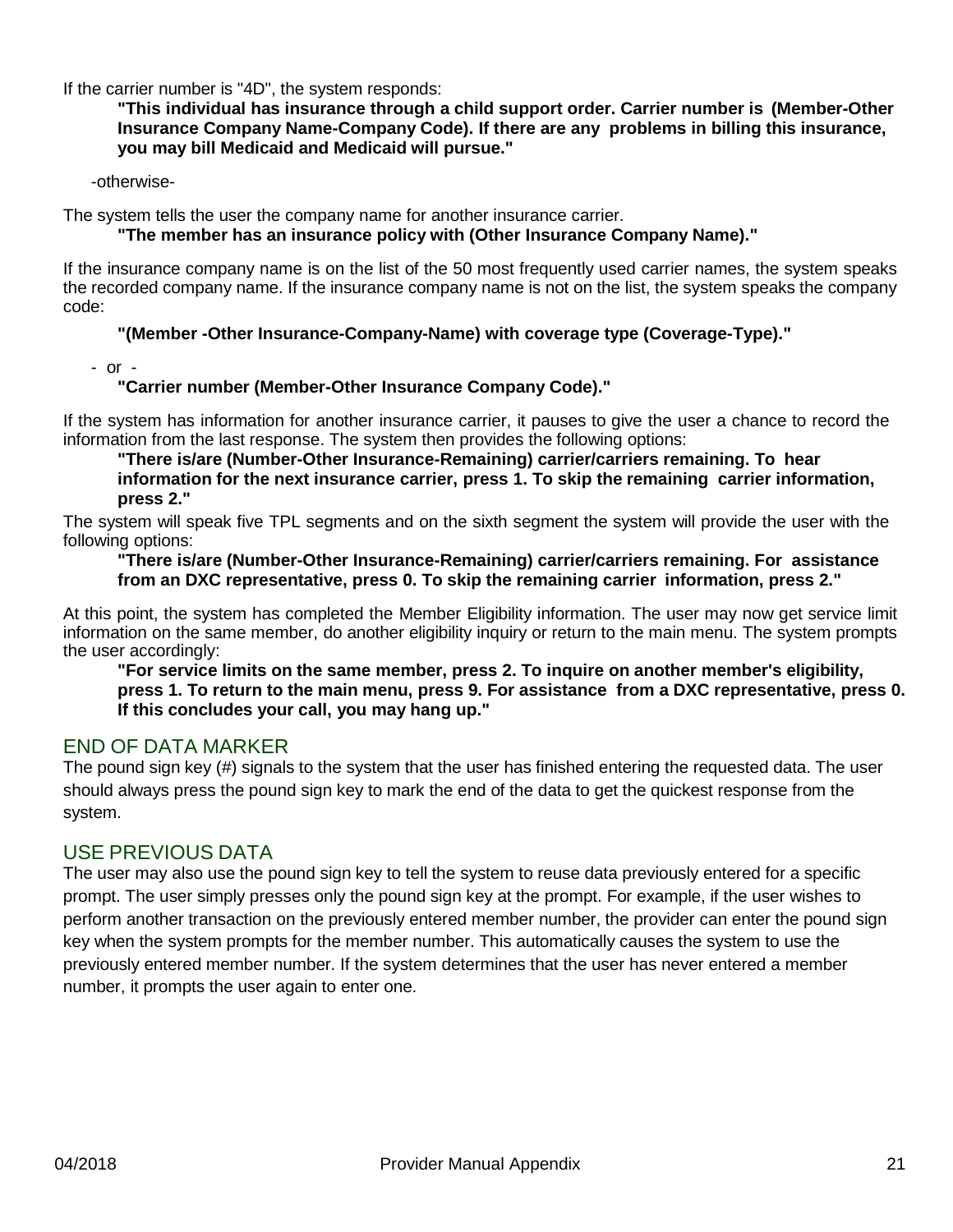#### <span id="page-21-0"></span>REPEAT RESPONSE OF PROMPT

The VRS interacts with the user by using a series of prompts and responses. It uses prompts to ask the user to enter data or to indicate what action the system should take next. It gives the requested information in the form of a voice response. Sometimes it is necessary to hear a prompt or a response over again. The VRS provides this capability. To tell the system to repeat its last response, press the pound sign key at an options menu prompt. To tell the system to repeat its last prompt, press the asterisk key at an options menu or main menu prompt.

#### <span id="page-21-1"></span>VOID DATA

Two successive asterisks (\*\*) indicate that all data in the current field should be deleted and the data following the asterisks be used in its place. For example, if the user intended to enter 12345 and accidentally keyed 12567, the mistake could be corrected by entering "\*\*" followed by the correct data. The sequence of keystrokes is illustrated below:

#### **12567\*\*12345#**

When the VRS examines the input data, it discards all data in the field preceding the two asterisks and takes the data following the double asterisks as the user's intended input. Therefore, the final input to the system would be "12345".

#### <span id="page-21-2"></span>ALPHABETIC DATA

Since the telephone touch-tone keypad has only numeric digits 0-9, a special method must be used to allow users to enter alphabetic characters. To enter alphabetic data, press the asterisk key (\*) followed by a twodigit numeric code. This numeric code represents a specific alphabetic character. The first digit corresponds to the key cap number on which the character appears. The second digit corresponds to one of the three alphabetic characters on the key cap. Therefore, the code "\*21" is used to input the letter "A" since the "A" appears in position one on key cap, two on the touch-tone keypad.

The characters "Q" and "Z" do not appear on the touch-tone keypad. Therefore, these two characters are treated as though they are the first two characters on key cap one. To enter "Q", the user enters "\*11". To enter "Z", the user enters "\*12".

#### <span id="page-21-3"></span>SERVICE LIMIT INQUIRY

To obtain member service limit information, you must enter a valid member ID number, from date-of-service and to date-of-service. The ID format is the same for all Medicaid IDs. First, the system prompts the user for the member ID as follows:

#### **"Please enter the nine-digit Medicaid member number followed by the pound sign."**

You may press the pound sign to tell the system to use the last member number entered. If this option is used, the system ensures that the user has previously entered a member number before proceeding. In some cases, there may be a slight delay while the system waits for the information to return from the host, so the system informs the user with the message:

#### **"Please wait while the requested information is retrieved."**

When the system receives a correctly formatted member identification number, it prompts the user for a from date-of-service:

#### **"Please enter the six digits from date-of-service in a month, day, year format followed by the pound sign, or enter a pound sign only for today's date."**

Enter the date-of-service in a MMDDYY format followed by the pound sign (#). The system edits the date to ensure it is in the correct format and is valid.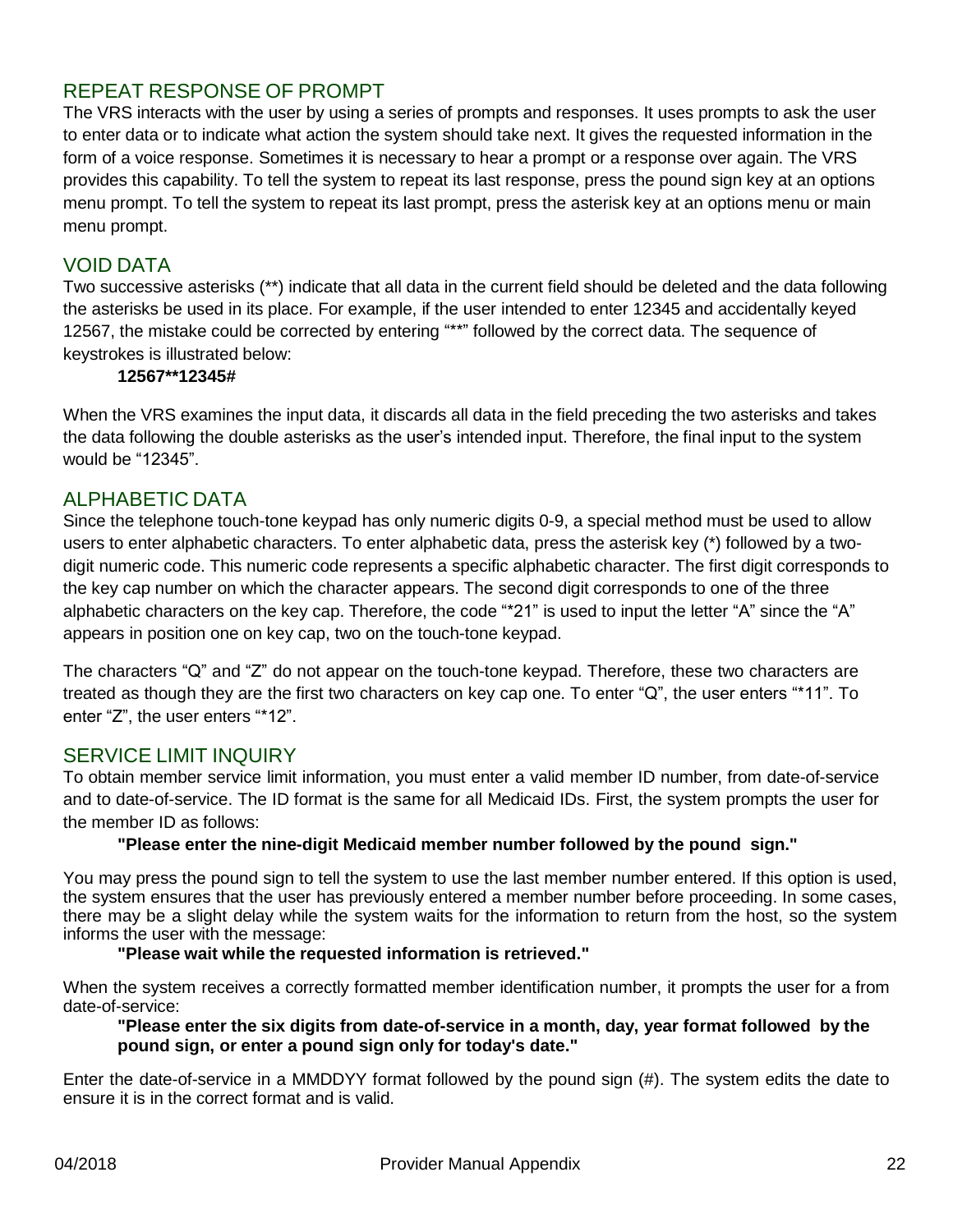#### When the system receives a correctly formatted from date-of-service, it prompts the user for a to date-of-service: **"Please enter the six digit to date-of-service in a month, day, year format followed by the pound sign or enter the pound sign only if the to date-of-service is the same as the from date-of-service."**

Enter the date-of-service in a MMDDYY format followed by the pound sign (#). The system edits the date to ensure it is in the correct format, greater than or equal to the from date-of-service, and is valid.

If the member identification number does not exist on the Member Eligibility Master file, the system informs the user:

**"Member (member ID) is not on file. To inquire on another member's eligibility, press 1. To return to the main menu, press 9. For assistance from a DXC Representative, press 0. If this concludes your call, you may hang up."**

If the member is not eligible on the specified date-of-service or a date of service within a date range, the system responds with the following message:

**"Member (member ID) is not eligible for benefits from (From Date-of-Service) through (To-Dateof-Service). To inquire on another member's eligibility, press 1. To return to the main menu, press 9. For assistance from a DXC representative, press 0. If this concludes your call, you may hang up."**

Since the member is not eligible for services, the system does not provide any more eligibility information. If none of the member's service limits are exhausted, the system responds:

**"Member (member ID) has not exhausted service limits based on paid claims as of the last processing cycle."**

If the system has information for another service limit, the system pauses to give the user a chance to record the information from the last response. The system then provides the following options:

**"There is/are (Number Services Remaining) service limit/limits remaining. To hear the next service limit, press 1. To skip the remaining service limit information, press 2."**

At this point, the system has completed the service limit information. The user may now get service limit information on another member or return to the main menu. The system prompts accordingly:

**"To inquire on another member's service limits, press 2. To return to the main menu, press 9. For assistance from a DXC representative, press 0. If this concludes your call, you may hang up."**

#### <span id="page-22-0"></span>RA PAYMENT INQUIRY

When the system verifies the provider number, it also obtains remittance advice information. If remittance advice payment information is available for the provider, the system gives the following message:

**"For provider number (Provider Number), the most recent remittance was issued on (RA Date) in the amount of (Check Amount)."**

If no remittance advice payment information is available for the provider, the system informs the user: **"For provider number (Provider Number), no remittance is found."**

After the transaction is complete, the system prompts with the following message:

**"To return to the main menu, press 9. For assistance from a DXC representative, press 0. If this concludes your call, you may hang up."**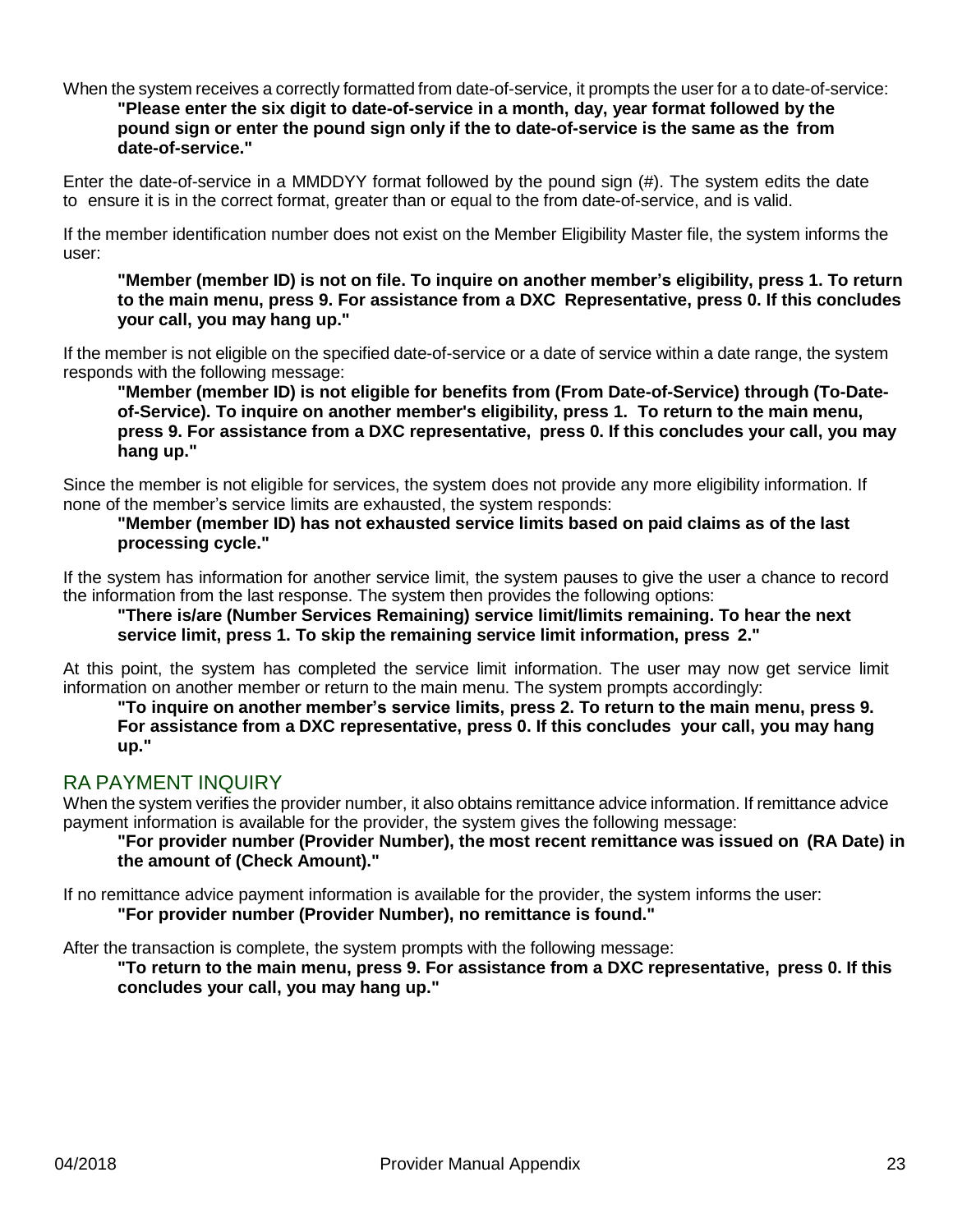### <span id="page-23-0"></span>Section 7 Sample Remittance Advice

The following pages illustrate a sample RA.

PROV 0007777 VERMONT MEDICAID MANAGEMENT INFORMATION SYSTEM RANUM 000333666000 LTC AND PROFESSIONAL **PAGE NUM: 1** R/A DATE: 06/16/2004

\*\*\*\*\*\*\*\*\*\*\*\*\*\*\*\*\*\*ATTENTION ALL PROVIDERS\*\*\*\*\*\*\*\*\*\*\*\*\*\*\*\*\*\*\*\*\*\*\*

IN OUR EFFORTS TO ASSIST THE PROVIDER COMMUNITY IN CLAIMS SUBMISSION, WE NOW CAN ACCEPT CLAIMS ELECTRONICALLY VIA TAPE MODEM OR DISKETTE ELECTRONIC CLAIMS SUBMISSION (ECS) ALLOWS A 7-10 DAY TURN-AROUND TIME FROM THE DATE OF TRANSMITTAL TO RECEIPT OF PAYMENT. ANYONE INTERESTED SHOULD CONTACT THE ECS COORDINATOR AT DXC.

\*\*\*\*\*\*\*\*\*\*\*\*\*\*\*\*\*\*\*\*\*\*\*\*\*\*\*\*\*\*\*\*\*\*\*\*\*\*\*\*\*\*\*\*\*\*\*\*\*\*\*\*\*\*\*\*\*\*\*\*\*\*\*\*\*\*\*\*\*

COMMONWEALTH PHYSICIANS 125 GEORGE MASON BLVD BURLINGTON, VT 05401

PROV 0007777 VERMONT MEDICAID MANAGEMENT INFORMATION SYSTEM RA NUM 000333666000 LTC AND PROFESSIONAL **PAGE NUM: 2** R/A DATE: 06/16/2004

RECIPIENT NAME MID ICN HVER PT ACCT/RX# FRQ

BILLED AMT ALLOWED AMT OI AMT LIAB AMT COPAY AMT PAID AMT

HEADER MESSAGES (EOB/ADJ RSN/AMT) DNUM DVER FDOS TDOS PROC+MODS/REV+RPL QTY BLD

DETAIL MESSAGES (EOB/ADJ RSN/AMT)

PAID CLAIMS

----------------------------------------------------------------------------------------------

CLAIM TYPE: CAPITATION ----------------------------------

SMITH BOB XXXXXXXX 402004999888777 00 166 01 03/01/04 03/31/04 M0401 1.0 5.00 5.00 0.00 0.00 0.00 5.00 093/000 CLAIM TOTALS: 5.00 5.00 0.00 0.00 0.00 5.00 TOTALS FOR CLAIM TYPE: CAPITATION 1 CLAIM(S) 5.00 5.00 0.00 0.00 0.00 5.00

PROV 0007777 VERMONT MEDICAID MANAGEMENT INFORMATION SYSTEM RA NUM 000333666000 LTC AND PROFESSIONAL PAGE NUM: 3 R/A DATE: 06/16/2004 RECIPIENT NAME MID ICN HVER PT ACCT/RX# FRQ

BILLED AMT ALLOWED AMT OI AMT LIAB AMT COPAY AMT PAID AMT

HEADER MESSAGES (EOB/ADJ RSN/AMT)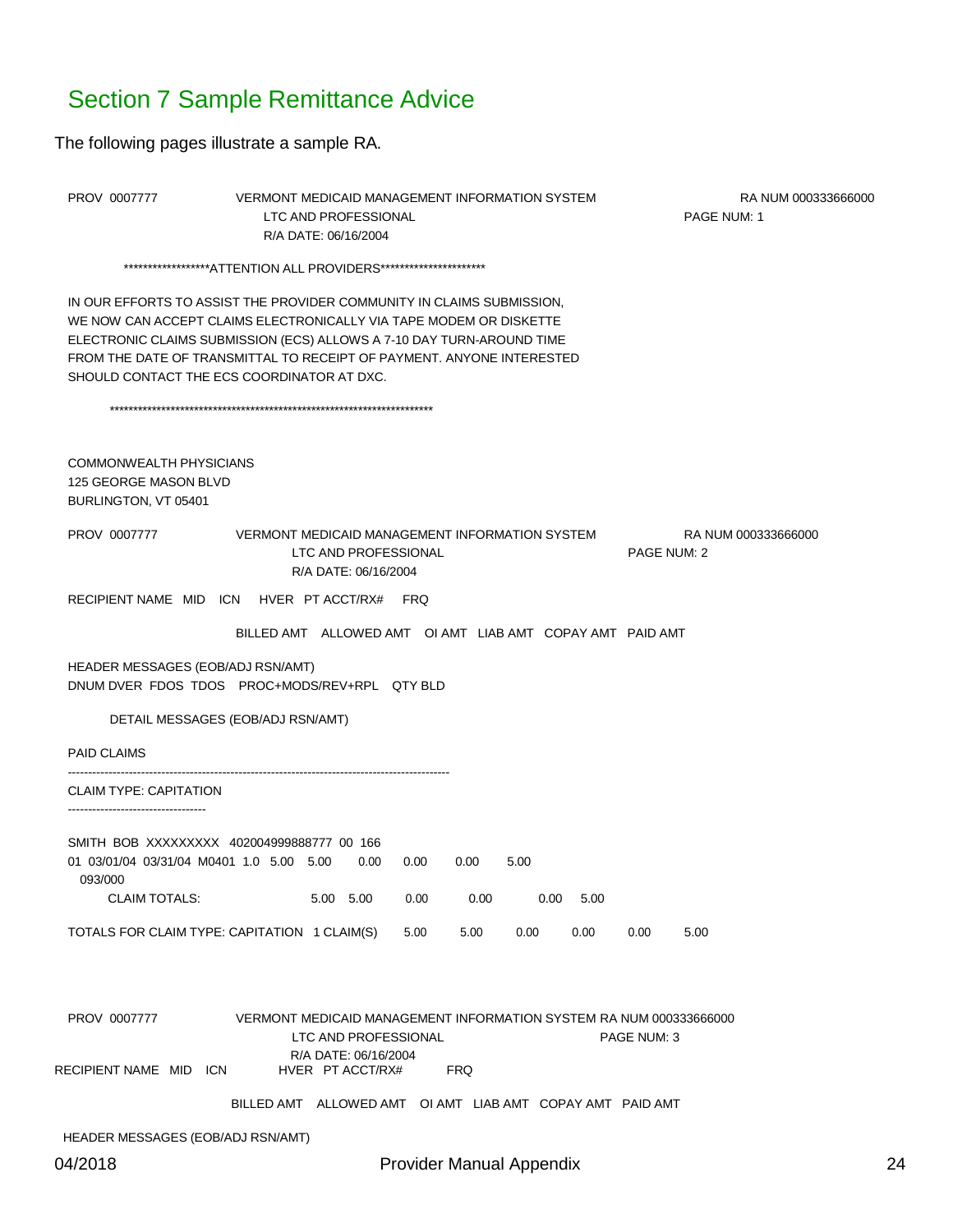DNUM DVER FDOS TDOS PROC+MODS/REV+RPL QTY BLD

DETAIL MESSAGES (EOB/ADJ RSN/AMT)

| <b>PAID CLAIMS</b>                                    |       |       |       |       |               |      |      |       |
|-------------------------------------------------------|-------|-------|-------|-------|---------------|------|------|-------|
| CLAIM TYPE: HCFA1500                                  |       |       |       |       |               |      |      |       |
| SMITH BOB XXXXXXXXX 402004999888777 00 166            |       |       |       |       |               |      |      |       |
| 01 03/01/04 03/31/04 91411 1.0 5.00 5.00<br>093/000   |       | 0.00  | 0.00  | 0.00  | 5.00          |      |      |       |
| <b>CLAIM TOTALS:</b>                                  | 5.00  | 5.00  | 0.00  | 0.00  | 0.00          | 5.00 |      |       |
| JONES BILL XXXXXXXXX 402004555008876 00 167           |       |       |       |       |               |      |      |       |
| 01 03/15/04 03/15/04 91362 1.0 16.00 12.00<br>093/000 |       | 4.00  | 0.00  | 0.00  | 8.00          |      |      |       |
| 02 03/15/04 03/15/04 98099 1.0 25.00 18.00<br>093/000 |       | 0.00  | 0.00  | 0.00  | 18.00         |      |      |       |
| <b>CLAIM TOTALS:</b>                                  | 41.00 | 30.00 | 4.00  | 0.00  | 26.00<br>0.00 |      |      |       |
| TOTALS FOR CLAIM TYPE: HCFA1500 3 CLAIM(S)            |       |       | 46.00 | 35.00 | 4.00          | 0.00 | 0.00 | 31.00 |

PROV 0007777 VERMONT MEDICAID MANAGEMENT INFORMATION SYSTEM RA NUM 000333666000 LTC AND PROFESSIONAL PAGE NUM: 4 R/A DATE: 06/16/2004

RECIPIENT NAME MID ICN HVER PT ACCT/RX# FRQ

BILLED AMT ALLOWED AMT OI AMT LIAB AMT COPAY AMT PAID AMT

HEADER MESSAGES (EOB/ADJ RSN/AMT) DNUM DVER FDOS TDOS PROC+MODS/REV+RPL QTY BLD

DETAIL MESSAGES (EOB/ADJ RSN/AMT)

DENIED CLAIMS

----------------------------------------------------------------------------------------------

CLAIM TYPE: HCFA1500 ----------------------------------

SMITH BOB XXXXXXXXX 402004999888977 00 199 01 03/01/04 03/01/04 91418 1.0 15.00 0.00 0.00 0.00 0.00 0.00 408/000 CLAIM TOTALS: 15.00 0.00 0.00 0.00 0.00 0.00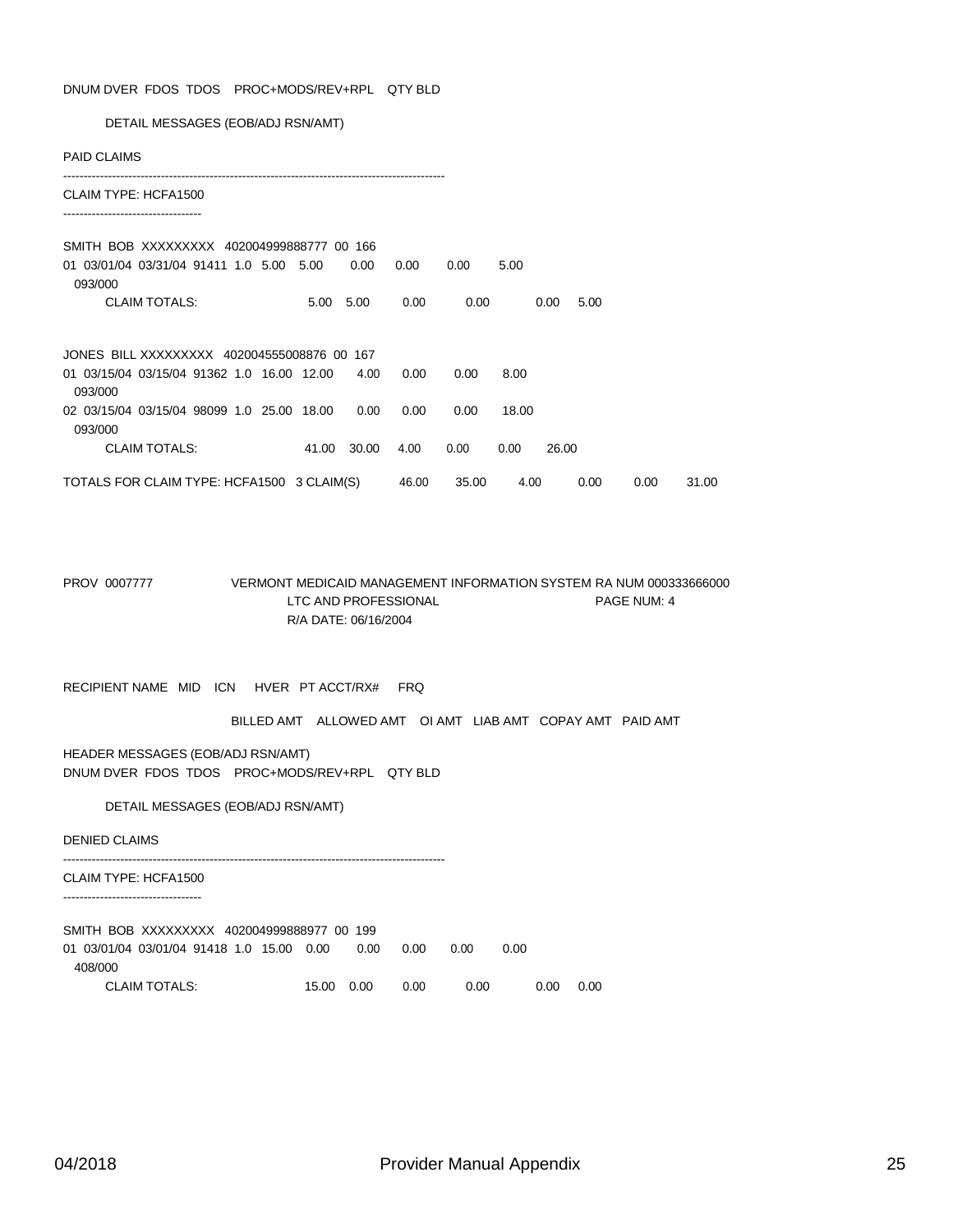| JONES BILL XXXXXXXXX 402004555008876 00 167<br>01 03/15/04 03/15/04 92862 1.0 16.00 0.00 |                                                                    | 0.00<br>0.00                                 | 0.00                 | 0.00                     |      |                   |      |      |    |
|------------------------------------------------------------------------------------------|--------------------------------------------------------------------|----------------------------------------------|----------------------|--------------------------|------|-------------------|------|------|----|
| 096/000                                                                                  |                                                                    |                                              |                      |                          |      |                   |      |      |    |
| 02 03/15/04 03/15/04 98299 1.0 25.00 0.00<br>096/000                                     |                                                                    | 0.00<br>0.00                                 | 0.00                 | 0.00                     |      |                   |      |      |    |
| <b>CLAIM TOTALS:</b>                                                                     | 41.00 0.00                                                         | 0.00                                         | 0.00                 | 0.00<br>0.00             |      |                   |      |      |    |
| TOTALS FOR CLAIM TYPE: HCFA1500 3 CLAIM(S)                                               |                                                                    |                                              | 56.00<br>0.00        | 0.00                     |      | $0.00 \quad 0.00$ | 0.00 |      |    |
| DENIED CLAIM TOTALS:                                                                     | 3 CLAIM(S)                                                         | 56.00                                        | 0.00                 | $0.00$ $0.00$ $0.00$     | 0.00 |                   |      |      |    |
|                                                                                          |                                                                    |                                              |                      |                          |      |                   |      |      |    |
| PROV 0007777                                                                             | VERMONT MEDICAID MANAGEMENT INFORMATION SYSTEM RA NUM 000333666000 |                                              |                      |                          |      |                   |      |      |    |
|                                                                                          |                                                                    | LTC AND PROFESSIONAL<br>R/A DATE: 06/16/2004 |                      |                          |      | PAGE NUM: 5       |      |      |    |
|                                                                                          |                                                                    |                                              |                      |                          |      |                   |      |      |    |
| RECIPIENT NAME MID ICN HVER PT ACCT/RX#                                                  |                                                                    | <b>FRQ</b>                                   |                      |                          |      |                   |      |      |    |
|                                                                                          |                                                                    |                                              |                      |                          |      |                   |      |      |    |
|                                                                                          | BILLED AMT ALLOWED AMT OI AMT LIAB AMT COPAY AMT PAID AMT          |                                              |                      |                          |      |                   |      |      |    |
| HEADER MESSAGES (EOB/ADJ RSN/AMT)<br>DNUM DVER FDOS TDOS PROC+MODS/REV+RPL QTY BLD       |                                                                    |                                              |                      |                          |      |                   |      |      |    |
| DETAIL MESSAGES (EOB/ADJ RSN/AMT)                                                        |                                                                    |                                              |                      |                          |      |                   |      |      |    |
| <b>SUPSENDED CLAIMS</b>                                                                  |                                                                    |                                              |                      |                          |      |                   |      |      |    |
| CLAIM TYPE: HCFA1500                                                                     |                                                                    |                                              |                      |                          |      |                   |      |      |    |
|                                                                                          |                                                                    |                                              |                      |                          |      |                   |      |      |    |
| SMITH BOB XXXXXXXX 402004999885467 00 188                                                |                                                                    |                                              |                      |                          |      |                   |      |      |    |
| 01 06/01/04 06/01/04 99887 1.0 35.00 0.00<br><b>CLAIM TOTALS:</b>                        | 35.00 0.00                                                         | 0.00<br>0.00                                 | 0.00<br>0.00<br>0.00 | 0.00<br>0.00             | 0.00 |                   |      |      |    |
| TOTALS FOR CLAIM TYPE: HCFA1500 1 CLAIM(S)                                               |                                                                    |                                              | 35.00<br>0.00        | 0.00                     | 0.00 | 0.00              | 0.00 |      |    |
| <b>SUSPENDED CLAIM TOTALS:</b>                                                           |                                                                    | 1 CLAIM(S)                                   | 35.00                | 0.00                     | 0.00 | 0.00              | 0.00 | 0.00 |    |
|                                                                                          |                                                                    |                                              |                      |                          |      |                   |      |      |    |
|                                                                                          |                                                                    |                                              |                      |                          |      |                   |      |      |    |
| PROV 0007777                                                                             | VERMONT MEDICAID MANAGEMENT INFORMATION SYSTEM RA NUM 000333666000 |                                              |                      |                          |      |                   |      |      |    |
|                                                                                          |                                                                    | LTC AND PROFESSIONAL                         |                      |                          |      | PAGE NUM: 6       |      |      |    |
| R/A DATE: 06/16/2004                                                                     |                                                                    |                                              |                      |                          |      |                   |      |      |    |
|                                                                                          |                                                                    |                                              |                      |                          |      |                   |      |      |    |
| RECIPIENT NAME MID ICN                                                                   | HVER PT ACCT/RX#                                                   | <b>FRQ</b>                                   |                      |                          |      |                   |      |      |    |
|                                                                                          | BILLED AMT ALLOWED AMT OI AMT LIAB AMT COPAY AMT PAID AMT          |                                              |                      |                          |      |                   |      |      |    |
| HEADER MESSAGES (EOB/ADJ RSN/AMT)                                                        |                                                                    |                                              |                      |                          |      |                   |      |      |    |
| DNUM DVER FDOS TDOS PROC+MODS/REV+RPL QTY BLD                                            |                                                                    |                                              |                      |                          |      |                   |      |      |    |
| DETAIL MESSAGES (EOB/ADJ RSN/AMT)                                                        |                                                                    |                                              |                      |                          |      |                   |      |      |    |
| 04/2018                                                                                  |                                                                    |                                              |                      | Provider Manual Appendix |      |                   |      |      | 26 |
|                                                                                          |                                                                    |                                              |                      |                          |      |                   |      |      |    |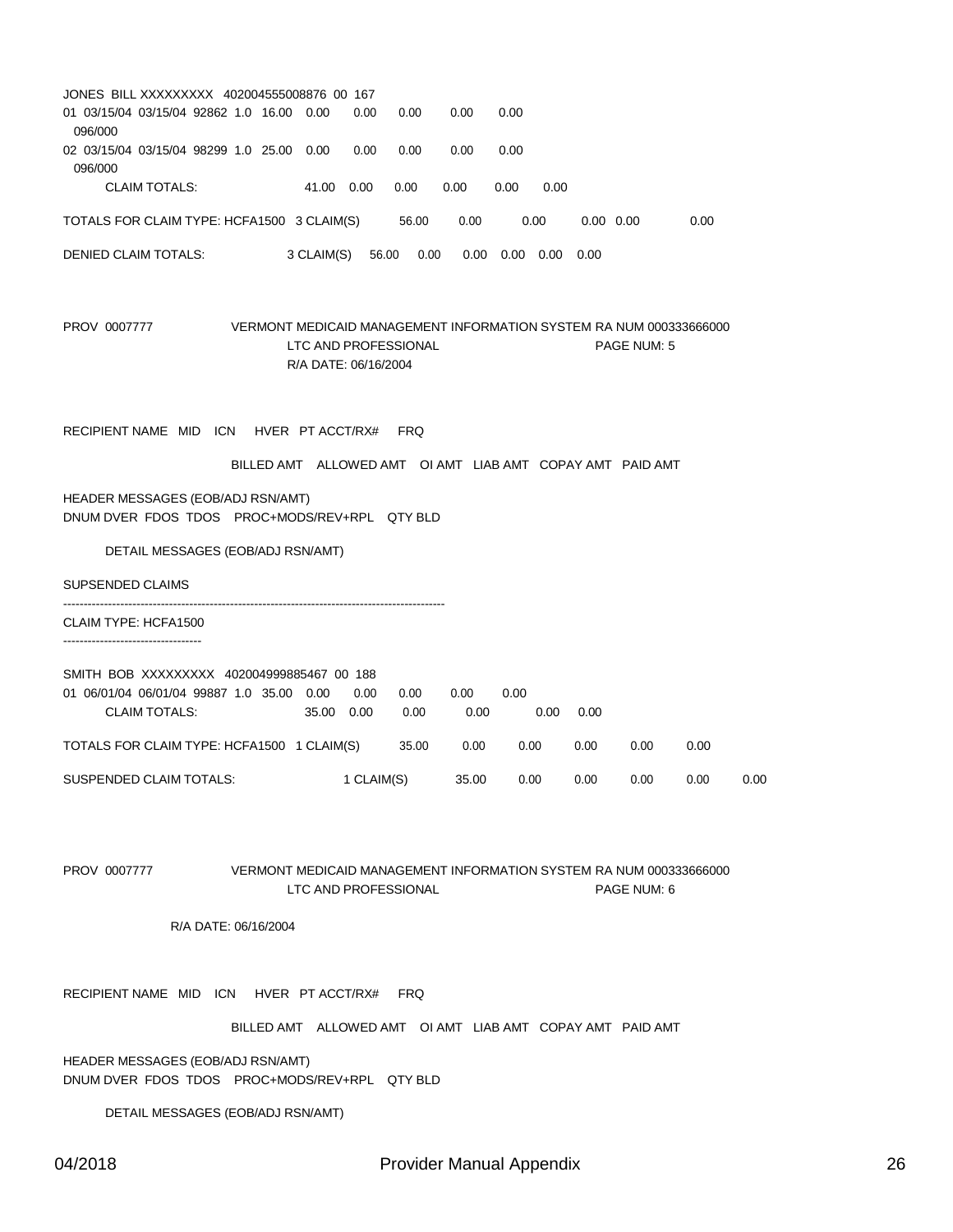#### ADJUSTED CLAIMS

| CLAIM TYPE: HCFA1500                                                                                                         |                                                                                                                    |                                  |                    |
|------------------------------------------------------------------------------------------------------------------------------|--------------------------------------------------------------------------------------------------------------------|----------------------------------|--------------------|
| SMITH BOB XXXXXXXX 402004999885467 00 188<br>01 06/01/04 06/01/04 99887 1.0 35.00 30.00<br>093/000<br>ORIGINAL CLAIM TOTALS: | 0.00<br>0.00<br>0.00<br>35.00 30.00<br>0.00<br>0.00                                                                | 30.00<br>$0.00$ 30.00            |                    |
|                                                                                                                              | RECOUPMENT TO ORIGINAL CLAIM-PAID DATE: 06/16/04 RECOUPMENT AMOUNT: 30.00-                                         |                                  |                    |
| SMITH BOB XXXXXXXX 402004999885467 00 188                                                                                    |                                                                                                                    |                                  |                    |
| 01 06/01/04 06/01/04 99887 2.0 65.00 60.00<br>093/000                                                                        | 0.00<br>0.00<br>0.00                                                                                               | 60.00                            |                    |
| ORIGINAL CLAIM TOTALS:                                                                                                       | 65.00 60.00<br>0.00<br>0.00                                                                                        | 0.00 60.00                       |                    |
| ADJUSTMENT CLAIM TOTAL:                                                                                                      | 65.00 60.00<br>0.00                                                                                                | 0.00<br>$0.00\,$<br>60.00        |                    |
|                                                                                                                              | ADJUSTMENT REASON: PROVIDER-REQUESTED REPROCESSING                                                                 | NET ADJUSTMENT AMOUNT:           | 30.00              |
| ADJUSTED CLAIM TOTALS: 1 CLAIM(S)                                                                                            | 0.00                                                                                                               | 65.00<br>60.00                   | 60.00 0.00<br>0.00 |
| PROV 0007777<br>LTC AND PROFESSIONAL<br><b>FINANCIAL ITEMS</b>                                                               | VERMONT MEDICAID MANAGEMENT INFORMATION SYSTEM RA NUM 000333666000<br>PAGE NUM: 7<br>R/A DATE: 06/16/2004          |                                  |                    |
| <b>CCN</b><br>A/L NUM                                                                                                        | MID ICN HVER DNUM DVER TXN DATE ORIG AMT TXN AMT BAL AMT RSN                                                       |                                  |                    |
|                                                                                                                              | 532004096000987 55200476890321 XXXXXXXXX 402004999885467 00 01 00 06/16/04 35.00 35.00                             | 35.00                            |                    |
| 149                                                                                                                          |                                                                                                                    |                                  |                    |
| 502004096000992 55200476890321                                                                                               |                                                                                                                    | 103<br>06/14/04 35.00 35.00 0.00 |                    |
| **FINANCIAL ITEMS REASON CODES**                                                                                             |                                                                                                                    |                                  |                    |
| 149 AUTO RECOUPMENT- ORIGINAL CLAIM                                                                                          | 103 WEEKLY PAYMENT APPLIED TO ACCOUNTS RECEIVABLE                                                                  |                                  |                    |
| PROV 0007777                                                                                                                 | VERMONT MEDICAID MANAGEMENT INFORMATION SYSTEM RA NUM 000333666000<br>LTC AND PROFESSIONAL<br>R/A DATE: 06/16/2004 | PAGE NUM: 8                      |                    |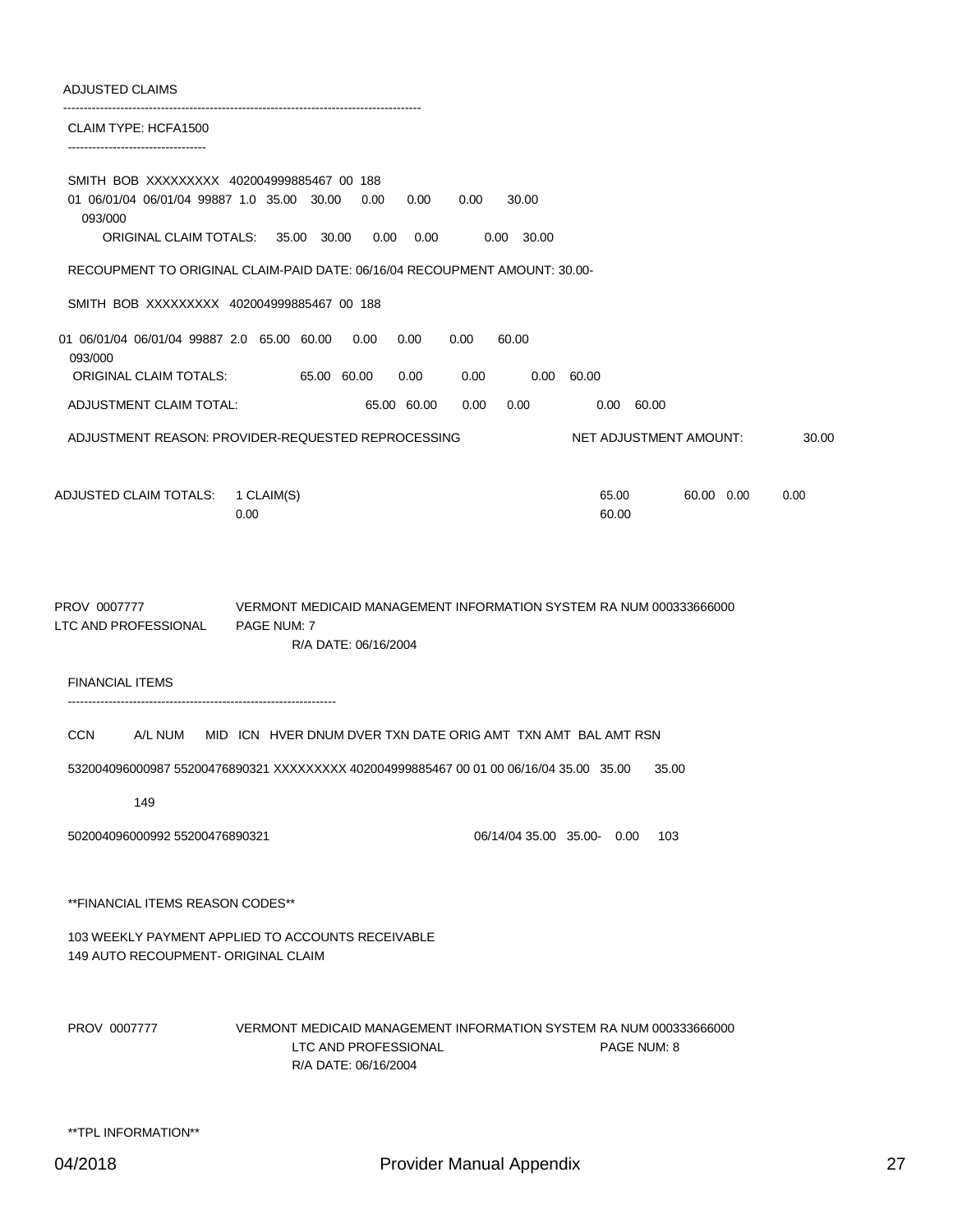#### RECIPIENT NAME ICN HVER DVR DNUM

SMITH BOB 402004356922001 00 01 00

BLUE CROSS/BLUE SHIELD OF VERMONT CARRIER CODE: EE 100 STATE STREET MONTPELIER, VT 05606 POLICY NAME: BOB SMITH RELATIONSHIP SELF POLICY 109885478773399 GROUP 6789085550

PROV 0007777 VERMONT MEDICAID MANAGEMENT INFORMATION SYSTEM RA NUM 000333666000 LTC AND PROFESSIONAL PAGE NUM: 9 R/A DATE: 06/16/2004

\*\*EARNINGS DATA\*\*

|                           | <b>CURRENT</b> | YEAR-TO-DATE |
|---------------------------|----------------|--------------|
| NUM OF CLAIMS PROCESSED   | 4              | 1004         |
| <b>CLAIMS PAID AMOUNT</b> | 91.00          | 25.867       |
| SYSTEM PAYOUT AMOUNT      | 0.00           | 0.00         |
| MANUAL PAYOUT AMOUNT      | 0.00           | 0.00         |
| RECOUP AMOUNT WITHHELD    | 35.00          | 35.00        |
| PAYMENT AMOUNT            | 56.00          | 25.832       |
| <b>CREDIT ITEMS</b>       | 0.00           | 0.00         |
| NET ADJUSTMENT AMOUNT     | $35.00 -$      | 35.00        |
| NET 1099 ADJUSTMENTS      | 0.00           | 0.00         |
| <b>NET EARNINGS</b>       | 56.00          | 25.832       |

\*\*\$56.00 WAS DEPOSITED INTO ACCOUNT NUMBER 0123456789 ON 06/162004

\*\*EOB MESSAGE CODES\*\*

 PAYMENT REDUCED TO MAXIMUM ALLOWABLE AMOUNT CLAIM DENIED. EXACT DUPLICATE OF SERVICE PREVIOUSLY PAID CLAIM CUTBACK DUE TO OTHER INSURANCE PAYMENT PLEASE BILL OTHER INSURANCE CARRIER FIRST AND ATTACH COPY OF PAYMENT OR DENIAL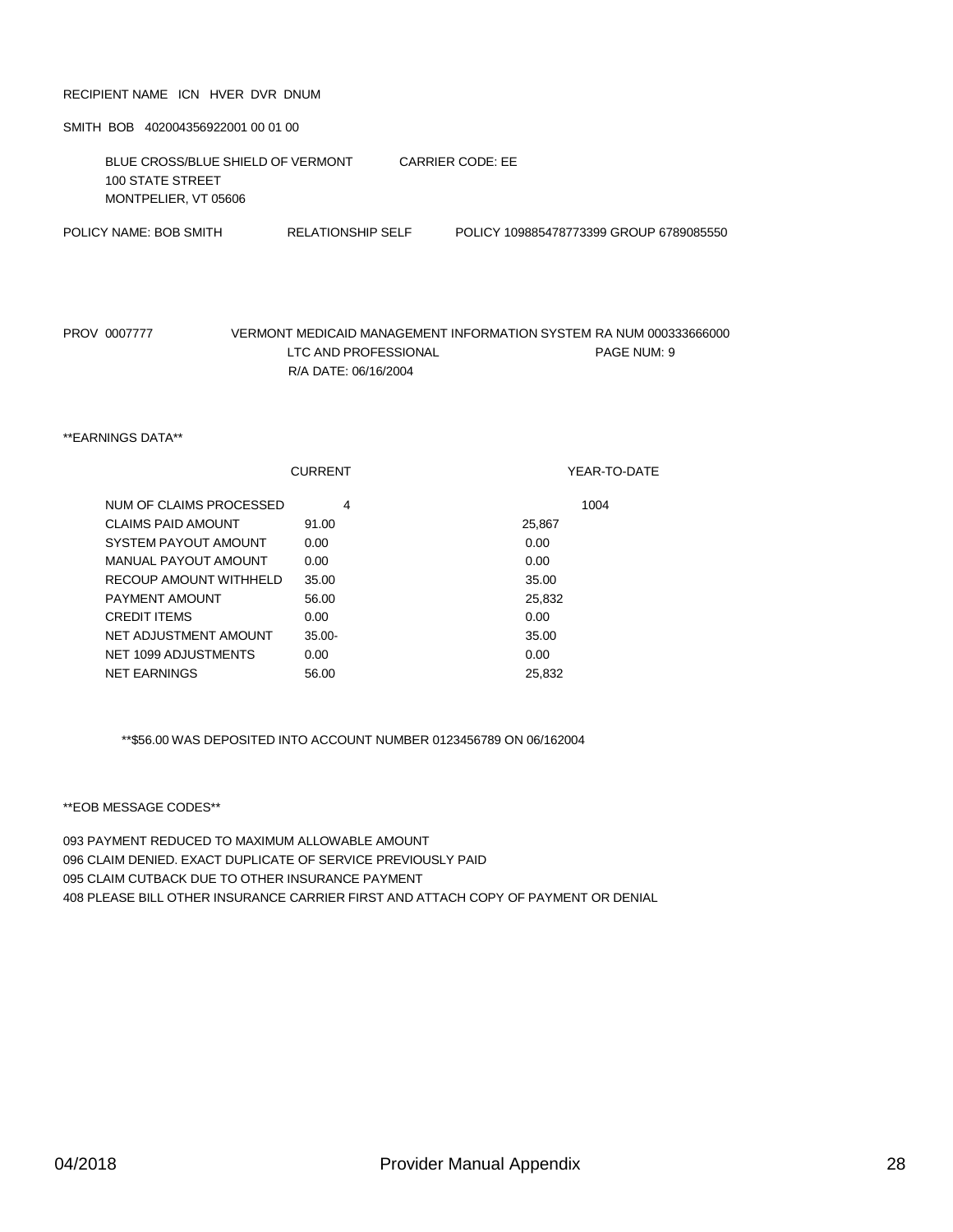# <span id="page-28-0"></span>Section 8 Manuals, Resources and Forms

The forms for the Vermont Medicaid program are available on the Vermont Medicaid Portal at: [www.vtmedicaid.com/](http://www.vtmedicaid.com/)#/home.

MANUALS - [www.vtmedicaid.com/#/manuals](http://www.vtmedicaid.com/%23/manuals)

- Applied Behavior Analysis, Mental Health and Substance Abuse Services Supplement
- Dental Fee Schedule
- Dental Supplement
- Summary of Dental Supplement Changes
- Fee Schedules
- Provider Manual
- Provider Representative Map
- Appendix to the Provider Manual
- Detailed Summary of Updates
- Archived Summary of Updates Prior to 10-1-12

#### RESOURCES - [www.vtmedicaid.com/#/resources](http://www.vtmedicaid.com/%23/resources)

- Holiday Schedule
- 2012 ADA Dental Claim Form Example
- 2012 ADA Dental Claim Form Reference Guide
- ICD-10 Dental Diagnosis Codes Quick Reference
- General Assistance Dental
- Carrier Codes
- Chronic Care Diagnoses
- Clinical Resources
- CMS 1500 Claim Form Presentation (Version 02-12)
- DME CoPay Exclusion Lists
- DME Restrictions
- Ladies First Provider Resource & Training Website
- Medsolutions/Radiology Management
- Diagnostic Imaging Program Guidelines
- NDC/Drug Rebate Instructions
- Drug Manufacturer Information
- Prescriber Info
- Diagnosis Codes Exempt from POA
- OPPS Revenue Code Requiring HCPCS/CPT
- Archived GMC Programs Aid Category & Copay
- Pharmacy Benefit Manager (PBM) Effective 01/01/2015
- Psychiatric and Detoxification Authorization Manual
- Relative Weights
- Vision-Eyeglass FAQ
- Obtaining a Provider Web Services Account
- 837 Adjustment Reason Code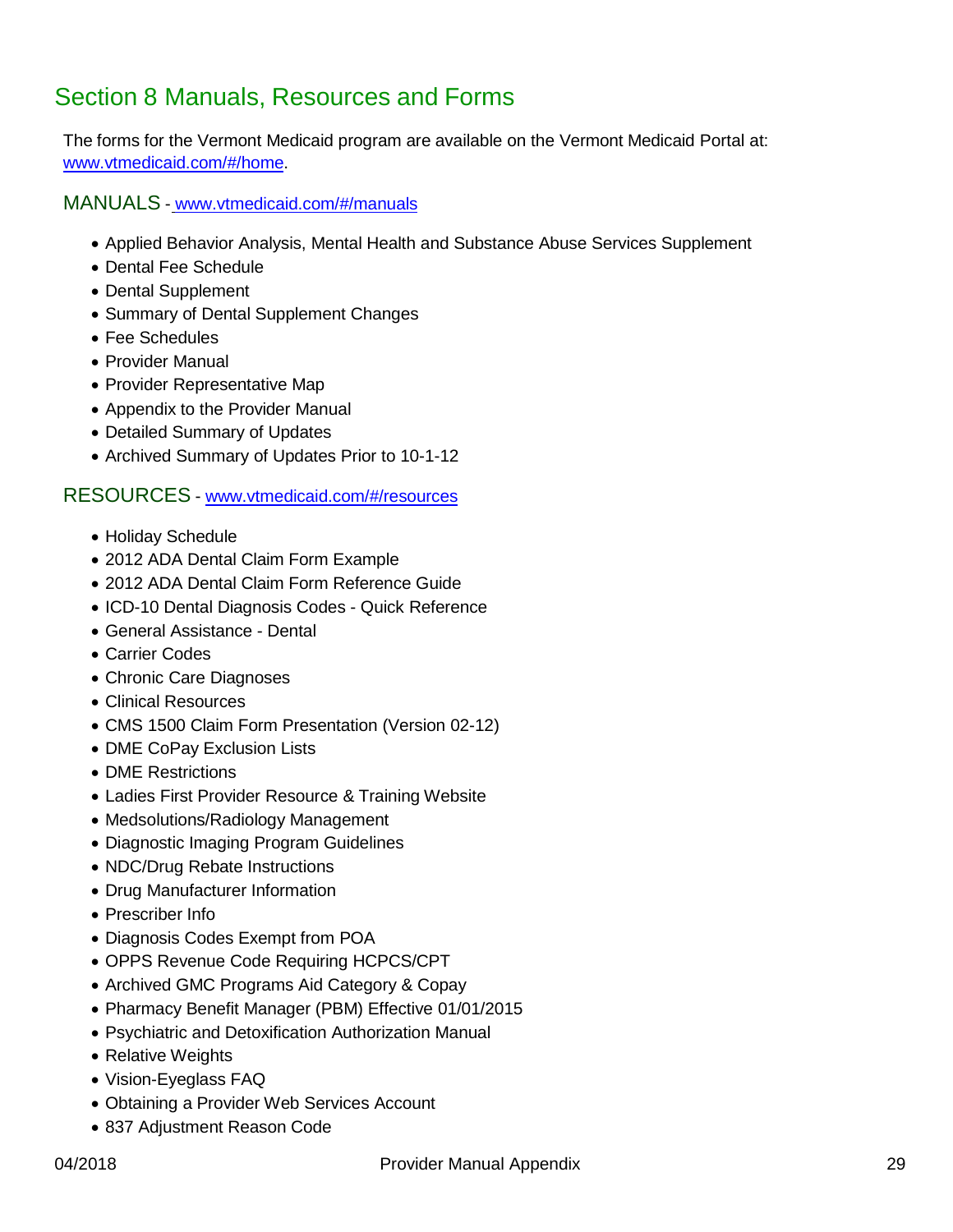#### FORMS – [www.vtmedicaid.com/#/forms](http://www.vtmedicaid.com/%23/forms)

- Accident Questionnaire
- Alternate Reporter Request
- Adjustment (Single)
- CMS 1500 Medicare Attachment Summary Form
- UB 04 Medicare Attachment Summary Form
- DME Equipment Agreement Form
- Julian Calendar
- Medicaid Refunds
- Multiple Adjustment Request Form
- Provider Inquiry
- Reconsideration Request Form
- Timely Filing Reconsideration Request Form Single Claim
- Timely Filing Reconsideration Request Form Multiple Claim
- TPL Change Request Form
- 340B Hospital Enrollment Amendment
- 340B Provider Enrollment Amendment
- 340B Contact Information Sheet
- 340B Medicaid Carve-In Manual
- Medicaid Fraud, Waste and Abuse Referral Form
- Authorization & Notification Request Forms
- Dental Guidelines and Prior Authorization Forms
- In-State Concurrent Review Procedures and Notification Form
- Sterilization Consent Form
- Transportation Form

#### PROVIDER ENROLLMENT

- Provider Enrollment Instructions [www.vtmedicaid.com/#/provEnrollInstructions](http://www.vtmedicaid.com/%23/provEnrollInstructions)
	- o Green Mountain Care Instructions for Enrollment & Revalidation
- Provider Application Packets [www.vtmedicaid.com/#/provEnrollAppPackets](http://www.vtmedicaid.com/%23/provEnrollAppPackets)
	- o Provider Enrollment Application Packets
- Provider Enrollment and Revalidation (Medicare Crossover Only) [www.vtmedicaid.com/#/provEnrollCrossover](http://www.vtmedicaid.com/%23/provEnrollCrossover)
	- o The Provider Enrollment and Revalidation form for Medicare Crossover Only, limitations apply, please read all instructions before completing this application
- Provider Enrollment and Data Maintenance Forms [www.vtmedicaid.com/#/provEnrollDataMaint](http://www.vtmedicaid.com/%23/provEnrollDataMaint)
	- o Enrollment Backdating Form
	- o EPCP Self-Attestation Form
	- o Provider Update Request Form
	- o Web Services Update Form
	- o PCPlus Agreement Form
	- o PCPlus Naturopathic Form
	- o Termination Notice
	- o Group Affiliation Form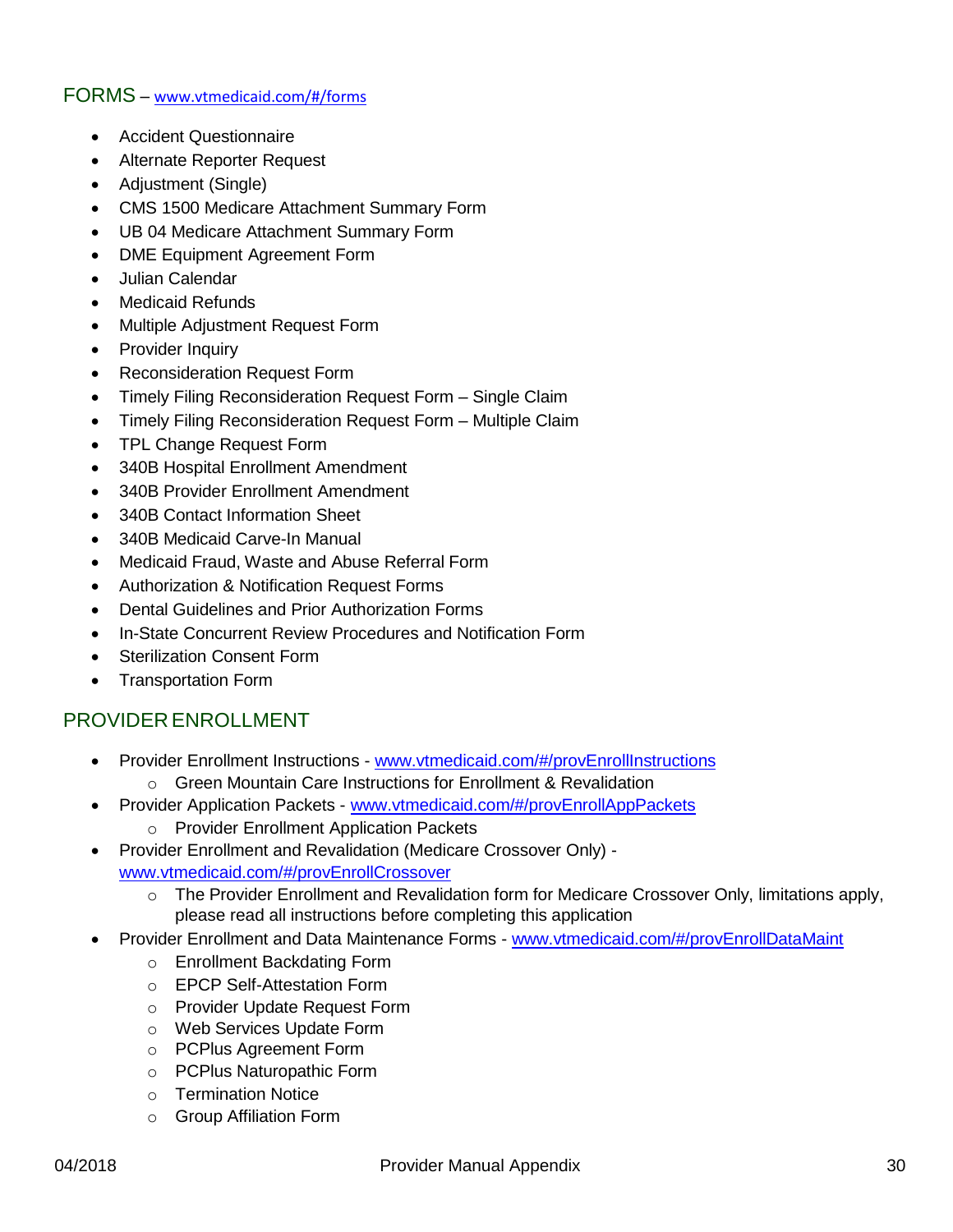- o Supervised Billing Five Year Rule Waiver Form
- o EFT Form

• Provider Enrollment Risk Level Classifications - [www.vtmedicaid.com/#/provEnrollRiskLevel](http://www.vtmedicaid.com/%23/provEnrollRiskLevel) Provider Enrollment Information Resources and Notices - [www.vtmedicaid.com/#/provEnrollResources](http://www.vtmedicaid.com/%23/provEnrollResources)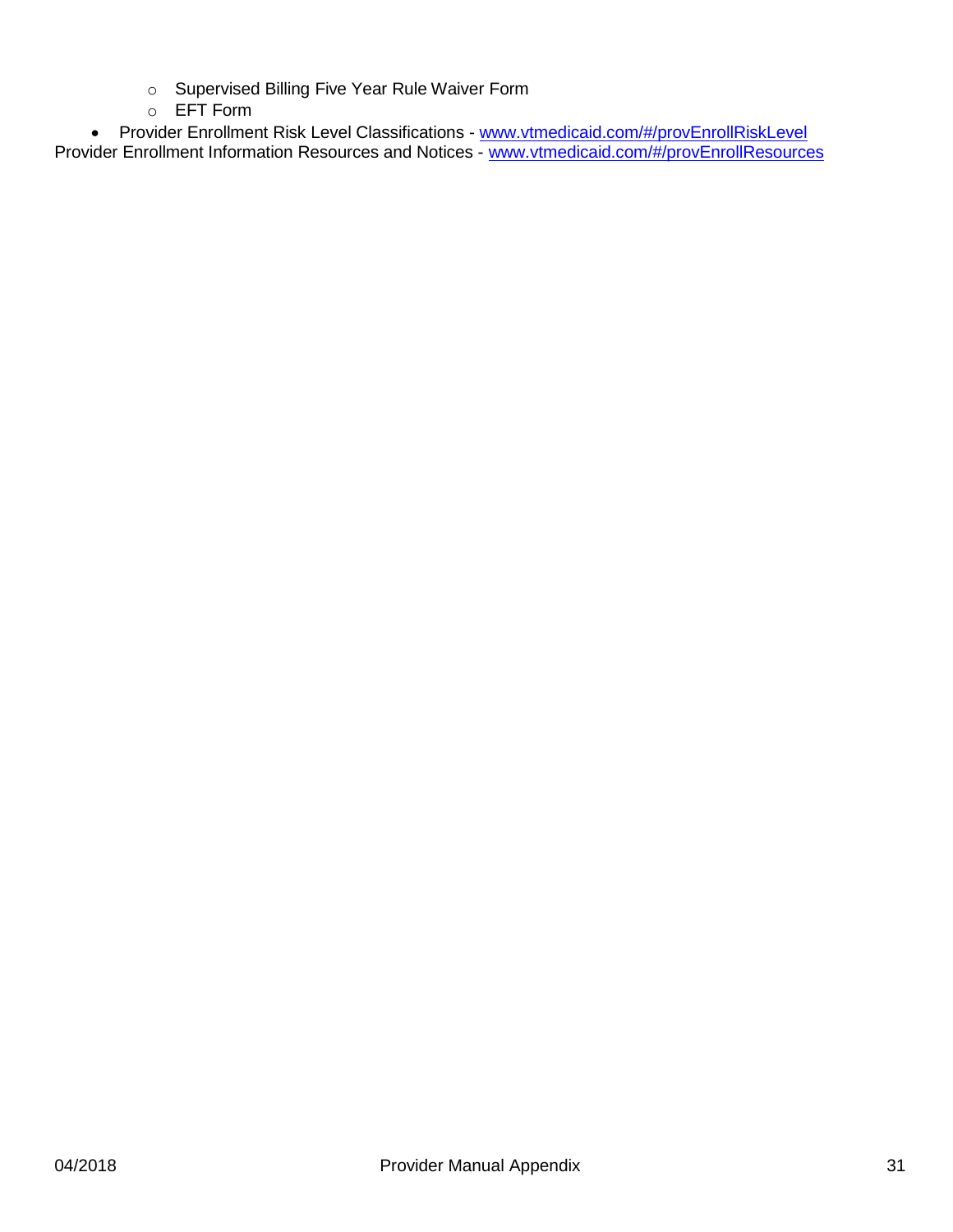### <span id="page-31-0"></span>Section 9 Julian Date Calendar

The Julian Date Calendar will assist in interpreting the Internal Control Number DXC assigns to each claim. The calendars for regular and leap years follow:

| <b>DAY</b>      | <b>JAN</b> | <b>FEB</b> | <b>MAR</b> | <b>APR</b> | <b>MAY</b> | <b>JUN</b> | <b>JUL</b> | <b>AUG</b> | <b>SEP</b> | <b>OCT</b> | <b>NOV</b> | <b>DEC</b> | <b>DAY</b>              |
|-----------------|------------|------------|------------|------------|------------|------------|------------|------------|------------|------------|------------|------------|-------------------------|
|                 |            |            |            |            |            |            |            |            |            |            |            |            |                         |
| 1               | 001        | 032        | 060        | 091        | 121        | 152        | 182        | 213        | 244        | 274        | 305        | 335        | 1                       |
| $\mathbf{2}$    | 002        | 033        | 061        | 092        | 122        | 153        | 183        | 214        | 245        | 275        | 306        | 336        | $\boldsymbol{2}$        |
| $\mathbf{3}$    | 003        | 034        | 062        | 093        | 123        | 154        | 184        | 215        | 246        | 276        | 307        | 337        | 3                       |
| 4               | 004        | 035        | 063        | 094        | 124        | 155        | 185        | 216        | 247        | 277        | 308        | 338        | 4                       |
| 5               | 005        | 036        | 064        | 095        | 125        | 156        | 186        | 217        | 248        | 278        | 309        | 339        | $\overline{\mathbf{5}}$ |
| 6               | 006        | 037        | 065        | 096        | 126        | 157        | 187        | 218        | 249        | 279        | 310        | 340        | 6                       |
| $\overline{7}$  | 007        | 038        | 066        | 097        | 127        | 158        | 188        | 219        | 250        | 280        | 311        | 341        | $\overline{7}$          |
| 8               | 008        | 039        | 067        | 098        | 128        | 159        | 189        | 220        | 251        | 281        | 312        | 342        | 8                       |
| $\overline{g}$  | 009        | 040        | 068        | 099        | 129        | 160        | 190        | 221        | 252        | 282        | 313        | 343        | 9                       |
| 10              | 010        | 041        | 069        | 100        | 130        | 161        | 191        | 222        | 253        | 283        | 314        | 344        | 10                      |
| 11              | 011        | 042        | 070        | 101        | 131        | 162        | 192        | 223        | 254        | 284        | 315        | 345        | 11                      |
| 12              | 012        | 043        | 071        | 102        | 132        | 163        | 193        | 224        | 255        | 285        | 316        | 346        | 12                      |
| 13              | 013        | 044        | 072        | 103        | 133        | 164        | 194        | 225        | 256        | 286        | 317        | 347        | 13                      |
| 14              | 014        | 045        | 073        | 104        | 134        | 165        | 195        | 226        | 257        | 287        | 318        | 348        | 14                      |
| 15              | 015        | 046        | 074        | 105        | 135        | 166        | 196        | 227        | 258        | 288        | 319        | 349        | 15                      |
| 16              | 016        | 047        | 075        | 106        | 136        | 167        | 197        | 228        | 259        | 289        | 320        | 350        | 16                      |
| $\overline{17}$ | 017        | 048        | 076        | 107        | 137        | 168        | 198        | 229        | 260        | 290        | 321        | 351        | 17                      |
| 18              | 018        | 049        | 077        | 108        | 138        | 169        | 199        | 230        | 261        | 291        | 322        | 352        | 18                      |
| $\overline{19}$ | 019        | 050        | 078        | 109        | 139        | 170        | 200        | 231        | 262        | 292        | 323        | 353        | 19                      |
| 20              | 020        | 051        | 079        | 110        | 140        | 171        | 201        | 232        | 263        | 293        | 324        | 354        | 20                      |
| 21              | 021        | 052        | 080        | 111        | 141        | 172        | 202        | 233        | 264        | 294        | 325        | 355        | 21                      |
| 22              | 022        | 053        | 081        | 112        | 142        | 173        | 203        | 234        | 265        | 295        | 326        | 356        | 22                      |
| 23              | 023        | 054        | 082        | 113        | 143        | 174        | 204        | 235        | 266        | 296        | 327        | 357        | 23                      |
| 24              | 024        | 055        | 083        | 114        | 144        | 175        | 205        | 236        | 267        | 297        | 328        | 358        | 24                      |
| 25              | 025        | 056        | 084        | 115        | 145        | 176        | 206        | 237        | 268        | 298        | 329        | 359        | 25                      |
| 26              | 026        | 057        | 085        | 116        | 146        | 177        | 207        | 238        | 269        | 299        | 330        | 360        | 26                      |
| 27              | 027        | 058        | 086        | 117        | 147        | 178        | 208        | 239        | 270        | 300        | 331        | 361        | 27                      |
| 28              | 028        | 059        | 087        | 118        | 148        | 179        | 209        | 240        | 271        | 301        | 332        | 362        | 28                      |
| 29              | 029        |            | 088        | 119        | 149        | 180        | 210        | 241        | 272        | 302        | 333        | 363        | 29                      |
| 30              | 030        |            | 089        | 120        | 150        | 181        | 211        | 242        | 273        | 303        | 334        | 364        | 30                      |
| $\overline{31}$ | 031        |            | 090        |            | 151        |            | 212        | 243        |            | 304        |            | 365        | 31                      |
| <b>DAY</b>      | <b>JAN</b> | <b>FEB</b> | <b>MAR</b> | <b>APR</b> | <b>MAY</b> | <b>JUN</b> | <b>JUL</b> | <b>AUG</b> | <b>SEP</b> | <b>OCT</b> | <b>NOV</b> | <b>DEC</b> | <b>DAY</b>              |

# Julian Calendar - Regular Year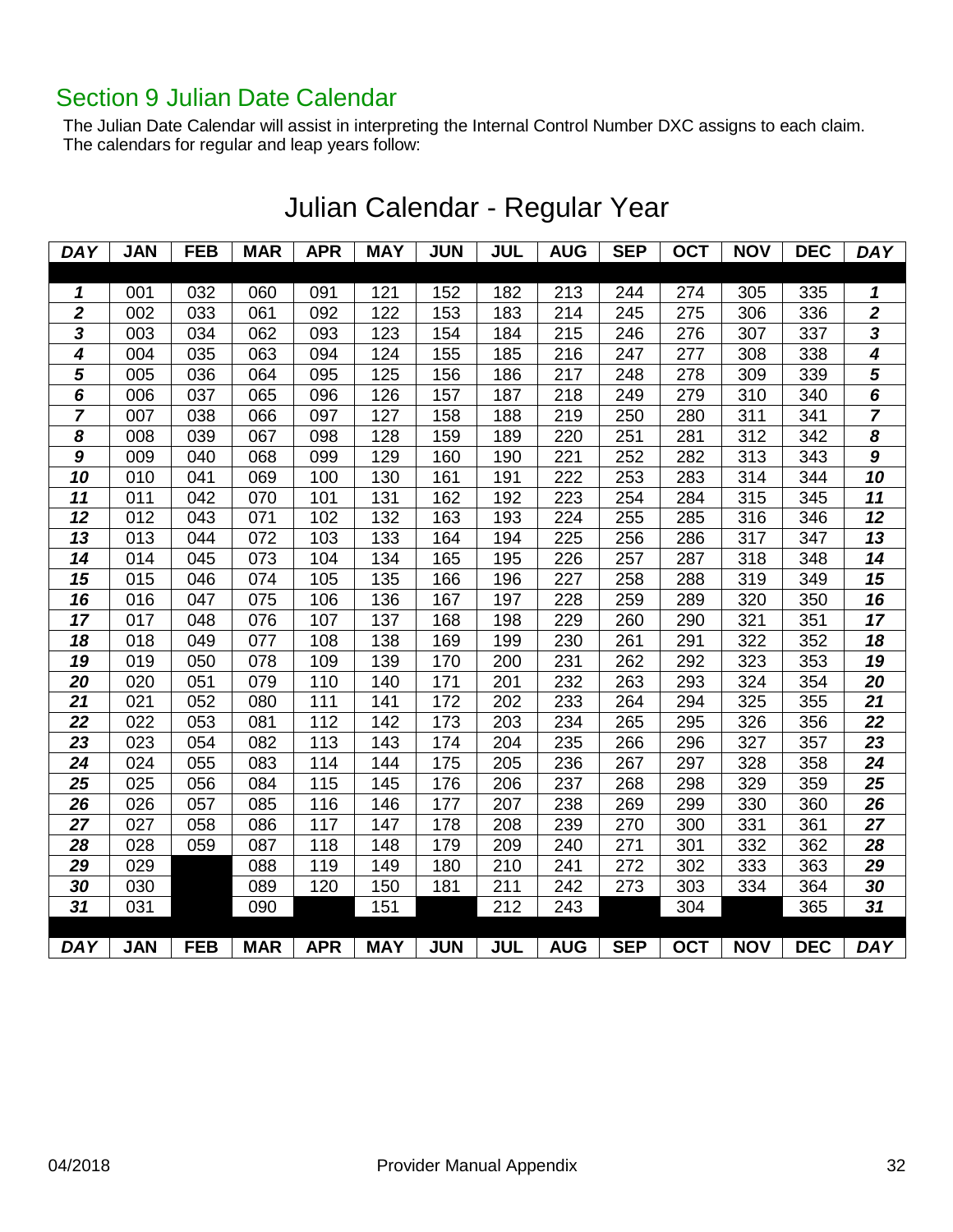# Julian Calendar - Leap Year

| <b>DAY</b>                  | <b>JAN</b> | <b>FEB</b>       | <b>MAR</b> | <b>APR</b> | <b>MAY</b> | <b>JUN</b> | <b>JUL</b> | <b>AUG</b> | <b>SEP</b> | <b>OCT</b> | <b>NOV</b> | <b>DEC</b> | <b>DAY</b>                  |
|-----------------------------|------------|------------------|------------|------------|------------|------------|------------|------------|------------|------------|------------|------------|-----------------------------|
|                             |            |                  |            |            |            |            |            |            |            |            |            |            |                             |
| 1                           | 001        | 032              | 061        | 092        | 122        | 153        | 183        | 214        | 245        | 275        | 306        | 336        | 1                           |
| $\overline{2}$              | 002        | 033              | 062        | 093        | 123        | 154        | 184        | 215        | 246        | 276        | 307        | 337        | $\overline{\mathbf{2}}$     |
| $\overline{\mathbf{3}}$     | 003        | 034              | 063        | 094        | 124        | 155        | 185        | 216        | 247        | 277        | 308        | 338        | $\frac{3}{4}$               |
| $\overline{\bf{4}}$         | 004        | $\overline{035}$ | 064        | 095        | 125        | 156        | 186        | 217        | 248        | 278        | 309        | 339        |                             |
| 5                           | 005        | 036              | 065        | 096        | 126        | 157        | 187        | 218        | 249        | 279        | 310        | 340        | $\overline{\mathbf{5}}$     |
| $\overline{\boldsymbol{6}}$ | 006        | 037              | 066        | 097        | 127        | 158        | 188        | 219        | 250        | 280        | 311        | 341        | $\overline{\boldsymbol{6}}$ |
| 7                           | 007        | 038              | 067        | 098        | 128        | 159        | 189        | 220        | 251        | 281        | 312        | 342        | 7                           |
| $\overline{\boldsymbol{8}}$ | 008        | 039              | 068        | 099        | 129        | 160        | 190        | 221        | 252        | 282        | 313        | 343        | $\overline{\boldsymbol{8}}$ |
| $\boldsymbol{9}$            | 009        | 040              | 069        | 100        | 130        | 161        | 191        | 222        | 253        | 283        | 314        | 344        | 9                           |
| 10                          | 010        | 041              | 070        | 101        | 131        | 162        | 192        | 223        | 254        | 284        | 315        | 345        | 10                          |
| 11                          | 011        | 042              | 071        | 102        | 132        | 163        | 193        | 224        | 255        | 285        | 316        | 346        | 11                          |
| 12                          | 012        | 043              | 072        | 103        | 133        | 164        | 194        | 225        | 256        | 286        | 317        | 347        | $\overline{12}$             |
| 13                          | 013        | 044              | 073        | 104        | 134        | 165        | 195        | 226        | 257        | 287        | 318        | 348        | 13                          |
| $\overline{14}$             | 014        | 045              | 074        | 105        | 135        | 166        | 196        | 227        | 258        | 288        | 319        | 349        | $\overline{14}$             |
| 15                          | 015        | 046              | 075        | 106        | 136        | 167        | 197        | 228        | 259        | 289        | 320        | 350        | 15                          |
| $\overline{16}$             | 016        | 047              | 076        | 107        | 137        | 168        | 198        | 229        | 260        | 290        | 321        | 351        | 16                          |
| 17                          | 017        | 048              | 077        | 108        | 138        | 169        | 199        | 230        | 261        | 291        | 322        | 352        | 17                          |
| $\overline{18}$             | 018        | 049              | 078        | 109        | 139        | 170        | 200        | 231        | 262        | 292        | 323        | 353        | $\overline{18}$             |
| 19                          | 019        | 050              | 079        | 110        | 140        | 171        | 201        | 232        | 263        | 293        | 324        | 354        | 19                          |
| $\overline{20}$             | 020        | 051              | 080        | 111        | 141        | 172        | 202        | 233        | 264        | 294        | 325        | 355        | $\overline{20}$             |
| 21                          | 021        | 052              | 081        | 112        | 142        | 173        | 203        | 234        | 265        | 295        | 326        | 356        | 21                          |
| 22                          | 022        | 053              | 082        | 113        | 143        | 174        | 204        | 235        | 266        | 296        | 327        | 357        | 22                          |
| 23                          | 023        | 054              | 083        | 114        | 144        | 175        | 205        | 236        | 267        | 297        | 328        | 358        | 23                          |
| 24                          | 024        | 055              | 084        | 115        | 145        | 176        | 206        | 237        | 268        | 298        | 329        | 359        | 24                          |
| 25                          | 025        | 056              | 085        | 116        | 146        | 177        | 207        | 238        | 269        | 299        | 330        | 360        | 25                          |
| 26                          | 026        | 057              | 086        | 117        | 147        | 178        | 208        | 239        | 270        | 300        | 331        | 361        | 26                          |
| 27                          | 027        | 058              | 087        | 118        | 148        | 179        | 209        | 240        | 271        | 301        | 332        | 362        | 27                          |
| 28                          | 028        | 059              | 088        | 119        | 149        | 180        | 210        | 241        | 272        | 302        | 333        | 363        | 28                          |
| 29                          | 029        | 060              | 089        | 120        | 150        | 181        | 211        | 242        | 273        | 303        | 334        | 364        | 29                          |
| 30                          | 030        |                  | 090        | 121        | 151        | 182        | 212        | 243        | 274        | 304        | 335        | 365        | 30                          |
| 31                          | 031        |                  | 091        |            | 152        |            | 213        | 244        |            | 305        |            | 366        | 31                          |
|                             |            |                  |            |            |            |            |            |            |            |            |            |            |                             |
| <b>DAY</b>                  | <b>JAN</b> | <b>FEB</b>       | <b>MAR</b> | <b>APR</b> | <b>MAY</b> | <b>JUN</b> | <b>JUL</b> | <b>AUG</b> | <b>SEP</b> | <b>OCT</b> | <b>NOV</b> | <b>DEC</b> | <b>DAY</b>                  |